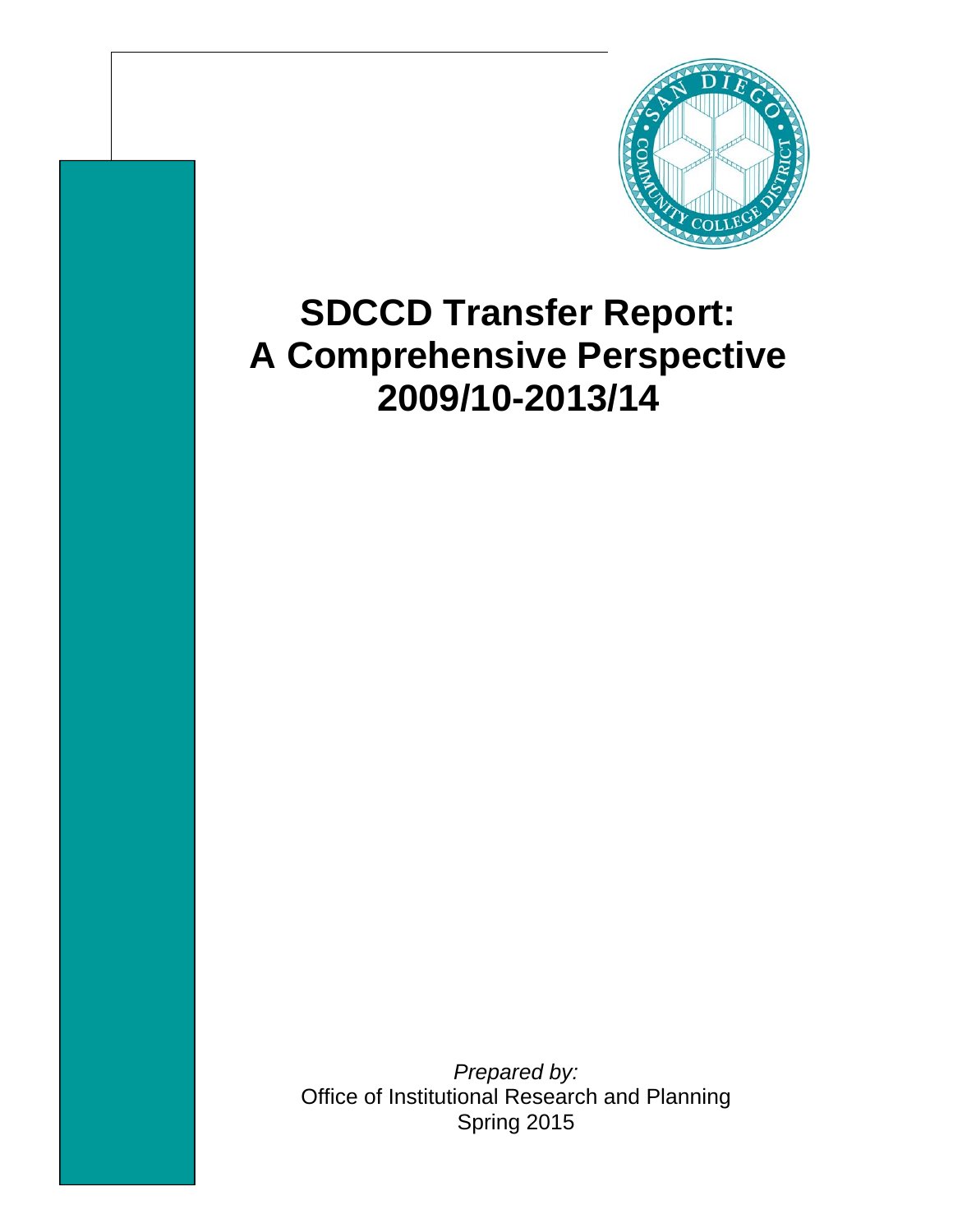# **Table of Contents**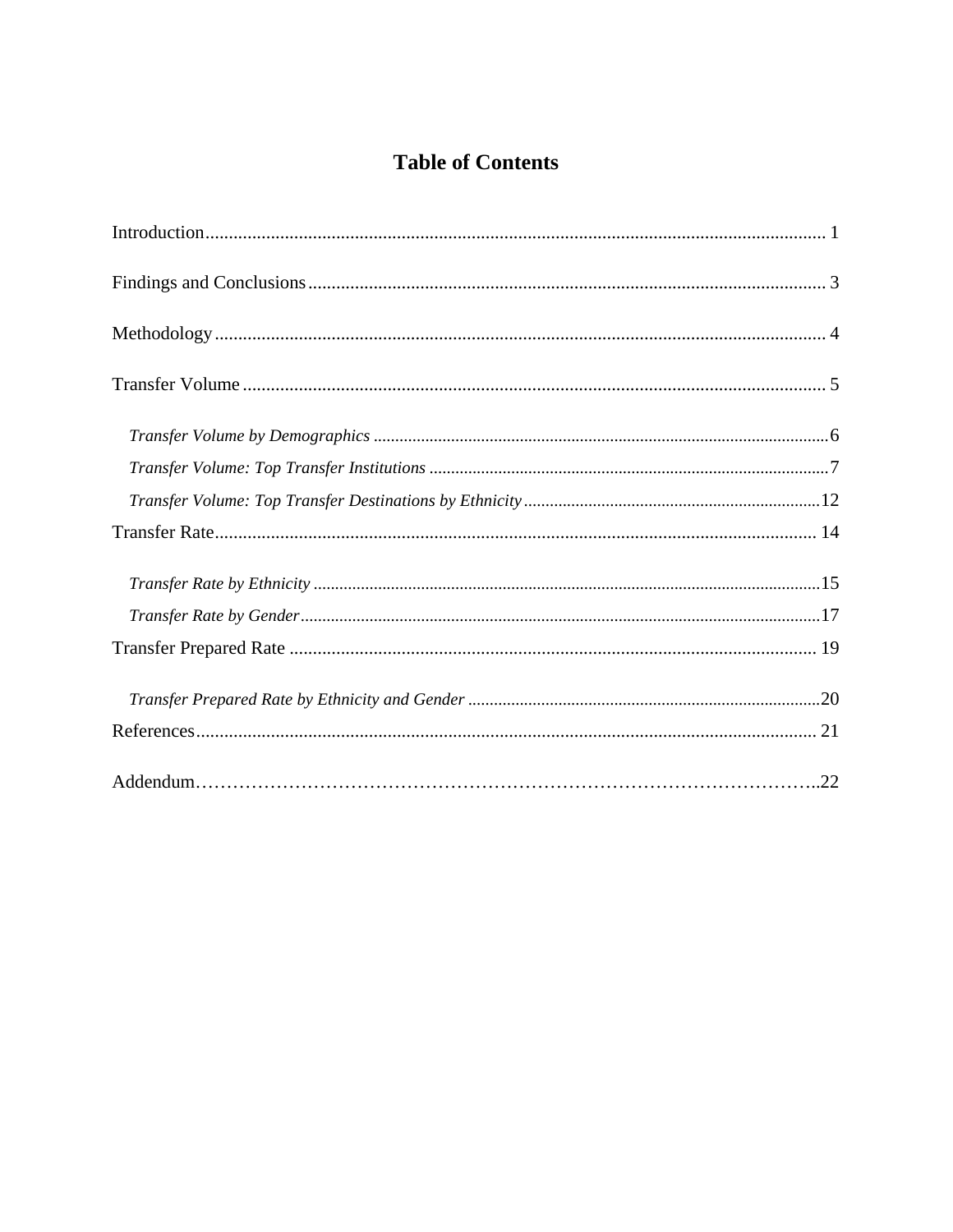#### **Introduction**

Community colleges place a great deal of emphasis on transfer and on creating clear transfer pathways for students. Instructional programs and course offerings are designed to make transfer possible. Support services are geared toward preparing students for transfer and upper-division level studies. The San Diego Community College District (SDCCD) continues to track transfer students and the impact of changes in the environment (e.g. budget changes), the 4-year institutions narrowing their pipeline by capping enrollments, raising tuition, and increasing entry requirements.

In 2010, California enacted the Student Transfer Achievement Reform Act (SB 1440) which included the following: 1) Requiring the CSU system to accept and guarantee admission of junior status to students who have earned an associate's degree for transfer, 2) No longer forcing students to retake coursework at the CSU system when a similar course was completed as part of the associate/transfer requirements, and 3) Students must earn 60 lower division transferable units, including 18 in the major of study and a general education curriculum. The implications of this landmark legislation are as follows: 1) It recognizes the associate degree as a measure of preparation and readiness for transfer to upper-division course work within the CSU system, 2) It streamlines course taking behavior and reduces the need for students to take unnecessary courses, thus shortening their time to degree completion, and 3) Eliminates confusion caused by different and shifting major preparation requirements for each CSU campus. In 2013, SB 440 was added as a companion to SB 1440. This bill requires community colleges to create transfer degrees for almost all majors and areas of emphasis. Since SB 1440 was enacted, the associate degrees for transfer awarded to students at SDCCD have increased exponentially from two in 2011-12 to 483 in 2013-14 and statewide more than 12,000 transfer degrees were awarded in 2013-14.

Given the importance and emphasis on transfer, this report provides an examination of student transfer patterns from three different perspectives: transfer volume, transfer rate, and transfer prepared rate. **Transfer rate** tracks a cohort of students with similar qualities that characterize a particular transfer behavior over a specified period of time. **Transfer volume** is the sheer count of transfer students who have transferred from community college to a 4-year institution. Unlike transfer rate, volume does not involve tracking of a cohort of students. Transfer rate provides information that is time-restricted which could be very useful for informing decisions regarding curriculum, course offerings, and scheduling. Transfer volume on the other hand, identifies the overall number of transfers which may be valuable information when used in tandem with enrollment trends to determine whether or not there are equitable support services among segments in the population. Students who don't transfer or obtain an associate's degree, but reach **Transfer prepared** status are also counted. To achieve transfer prepared status, a student must successfully complete 60 UC/CSU transferable units with a GPA greater than or equal to 2.0. Much of the good work that colleges do in the area of transfer that effects transfer prepared students can be found in some statewide reports (i.e., Student Success Scorecard).

This report includes overall transfer volume, transfer rate, and transfer prepared figures for all colleges in the San Diego Community College District, as well as by each individual college (City/ECC, Mesa, and Miramar College). Gender and ethnicity information are also included as part of the necessary equity lens for viewing data and information of this type.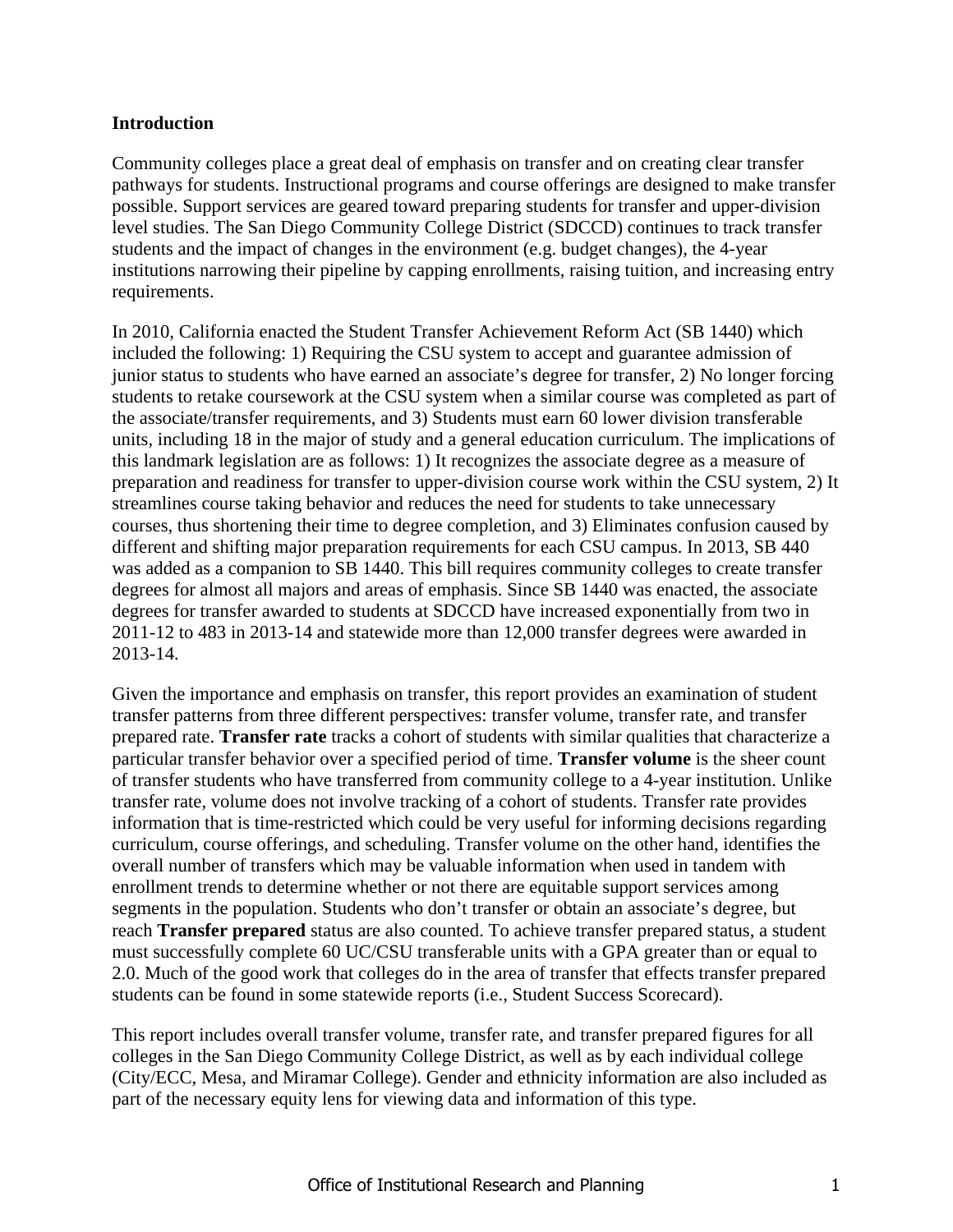The results in this report suggest that when considering transfer volume and rate information together, the typical understanding of what constitutes a transfer student can be challenging. Many people understand "transfer" to be a typical outcome measure of community colleges and student success, which may assume a student having completed 60 units toward a bachelor's degree. However, as data from this report and other statewide reports suggest, the term "transfer" can have multiple meanings depending on the parameters selected and identified as representing transfer pathways. Consequently, transfer pathways are a very important consideration when analyzing and using these data as a valid indicator of community college student success (CCCCO Student Success Taskforce, 2011). Furthermore, curriculum, support services, matriculation, outreach, the receiving institutions, and other interventions should all be considered influencers of student transfer outcomes. To corroborate this point, the California Community College Chancellor's Office Student Success Task force (2011) stated, "Improved student support structures and better alignment of curriculum with student needs will increase success in transfer."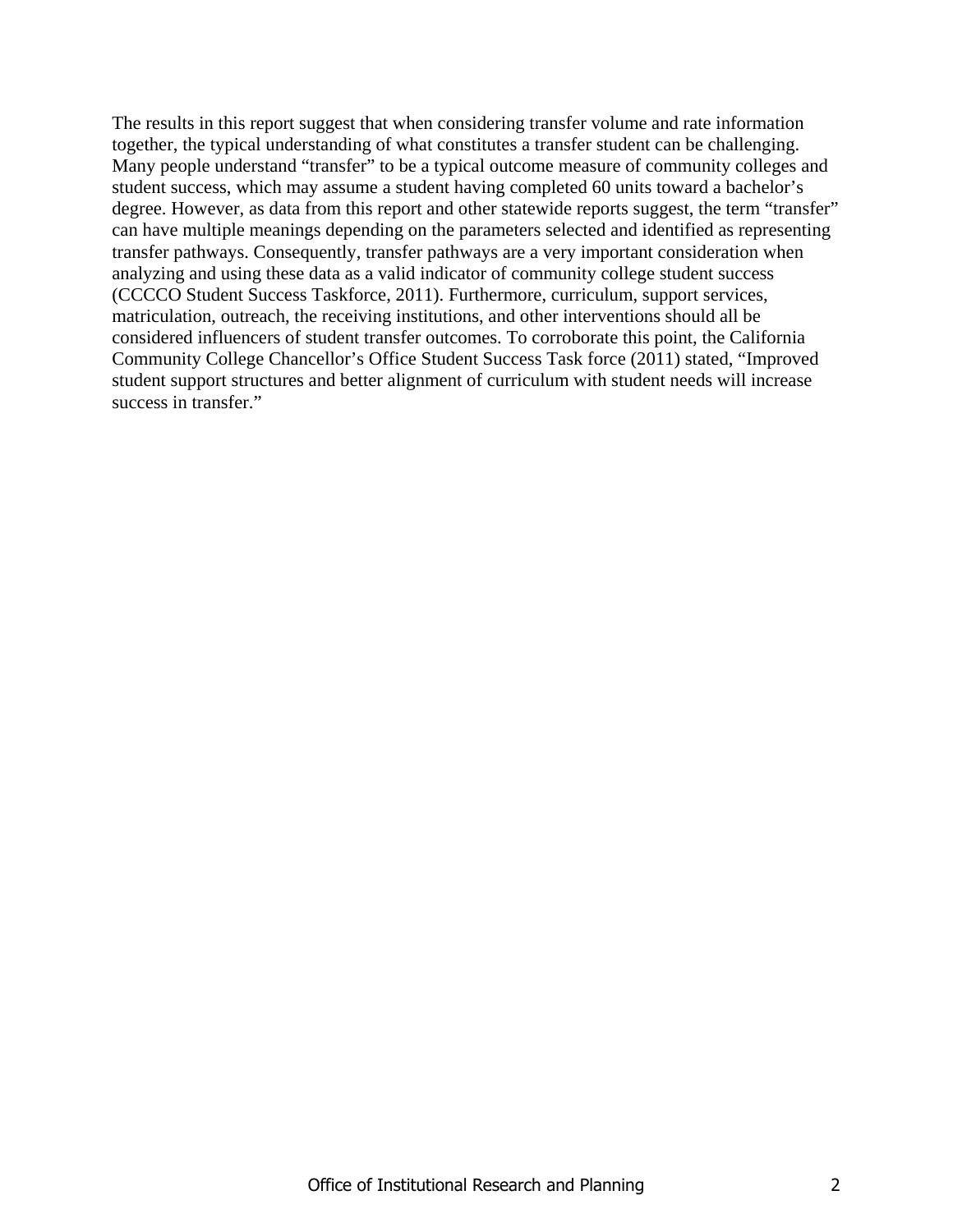## **Findings and Conclusions**

1) The top two transfer destinations were San Diego State University (SDSU) and University of California, San Diego (UCSD) for Mesa and Miramar College. SDSU transfer volume districtwide increased by 8% over five years, from 964 in 2009-10 to 1,040 in 2013-14. It is important to note that there was a significant increase in transfer volume in 2010-11, followed by a sharp decline in 2011-12 likely due to the fact that many students who would have transferred to the CSU in Fall 2011 were admitted in Spring 2011 due to a one time augmentation in funding. Therefore, caution should be used when examining the trends in transfer volume over the past five years.

2) In regards to ethnicity, White students displayed the highest transfer volume, whereas American Indian and Filipino students showed the lowest transfer volume. Both Latino and Asian/Pacific Islander students had the next highest transfer volume between 2009-10 and 2013- 14. Latino students displayed the greatest increase in transfer volume (25%), from 664 in 2009- 10 to 830 in 2013-14.

3) The average transfer rate for first-time students tracked over six years is 50%. The transfer rate has declined from the 2006-07 cohort (52%) to the latest 2008-09 cohort (47%). The three colleges have followed this same pattern of decline. The transfer rate of Asian/Pacific Islander students has decreased by 2% from the 2006-07 cohort (61%) to the latest 2008-09 cohort (60%). Students in the White ethnic group had the largest decline (7%) from the 2006-07 cohort (56%) to the latest 2008-09 cohort (49%). The transfer rate for African American and Latino students declined from the 2006-07 cohort to the latest 2008-09 cohort (5% and 6%, respectively).

4) On average, there were 292 students that qualified as transfer prepared. This report defines transfer prepared as those students who completed 60 UC/CSU transferable units, but did not transfer or obtain a degree. This is consistent with statewide definition. When the transfer rate is recalculated to include transfer prepared students the rate increases by approximately 5% points (50% to 55%).

5) Results for the top transfer destinations by ethnicity showed similar results to previous years. Overall, African American students were more likely to transfer to in-state private institutions (e.g., University of Phoenix, National University) relative to other ethnic groups when examining their respective top transfer destinations. These results are consistent with the extant literature on student transfers and has been said to be in part a result of the recruitment strategies and financial aid packages offered by these institutions.

6) The five year analysis in this report shows decrease in either transfer rate and/or transfer volume at the colleges. Some of the decrease can be explained by the decline in prior year enrollments at the colleges, coupled with budget and class reductions at the four year institutions. Other explanations will need to be examined from an internal perspective in order to gain a fuller understanding as to why transfers have declined. The campus-based researchers will work together with the college constituents to discuss college practices, policies, programs, and services that impact transfer pathways, and ways in which to improve these.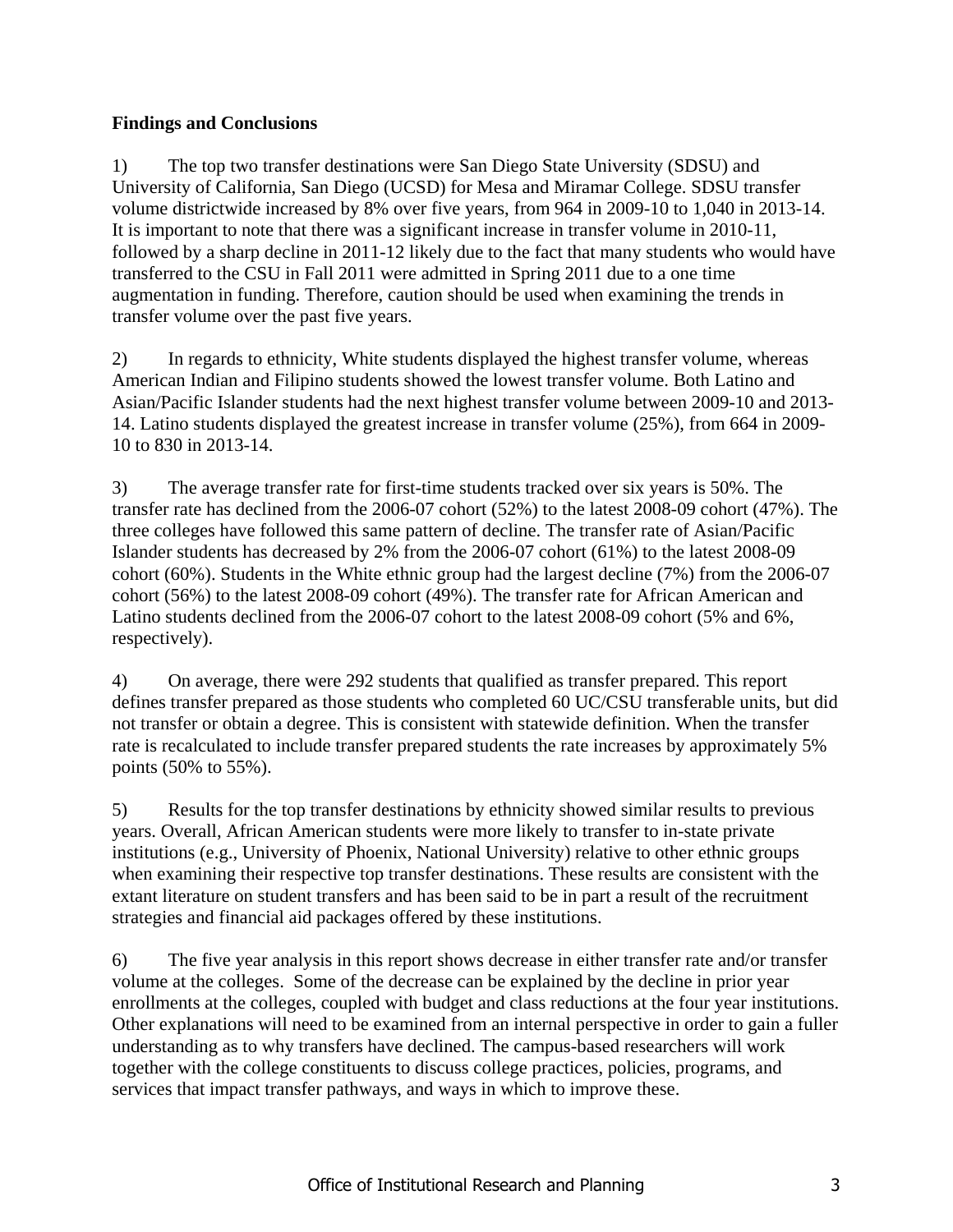#### **Methodology**

**Transfer Volume:** Data for the transfer volume tables and figures came from the National Student Clearinghouse (NSC). One of the advantages to using NSC is that student transfer behavior can be tracked and identified at both the national and state levels. Data for students who attended one of the District's three colleges—City, Mesa, or Miramar—for both public and private institutions were sent to the NSC and matched against their transfer student database according to the first college a student attended in the SDCCD. NSC then returned the matched dataset to the District Office of Institutional Research and Planning (IRP). A student must have completed 12 or more transferrable units within six years prior to transferring to a 4-year institution. IRP put further parameters on the dataset and defined transfer volume as the total number of students who transferred to a 4-year institution and were enrolled at an SDCCD college at any time within six semesters prior to transferring (including stop outs).

**Transfer Rate:** Data for the transfer rate tables and figures came from the California Community Colleges Chancellor's Office Data on Demand system. These data are used in the Statewide Student Success Scorecard to calculate the Completion Rate. The data included three different cohorts whose outcomes (i.e., transfer to a 4-year institution, attain a certificate and/or associate degree, reach 'transfer prepared' status) were tracked for six years each. The cohorts consist of first-time students who completed 6 units in a three year period and who attempted any English or math course. To calculate the transfer rate, the number of students who successfully transferred to a 4-year institution were divided by the initial cohort and then multiplied by 100. One of the advantages to using the Data on Demand (DOD) system is that students can be tracked throughout the state's community college system.

**Transfer Prepared Rate:** Students who reach transfer prepared status, but do not transfer to a 4 year institution or obtain an associate degree are added to students who transfer to a 4-year institution to calculate the transfer prepared rate. Students are transfer prepared when they have successfully completed 60 UC/CSU transferable units with a GPA greater than or equal to 2.0. Transfer prepared data came from the California Community Colleges Chancellor's Office DOD system. The cohort parameters used to define transfer rate also apply to this definition of transfer prepared.

*Note. Approximately 1% of the SDCCD submissions to the NSC are not reported due to students requesting their information be blocked from sharing with institutions other than their home institution in accordance with the Family Educational Rights and Privacy Act (FERPA) and institutions not participating in data sharing.*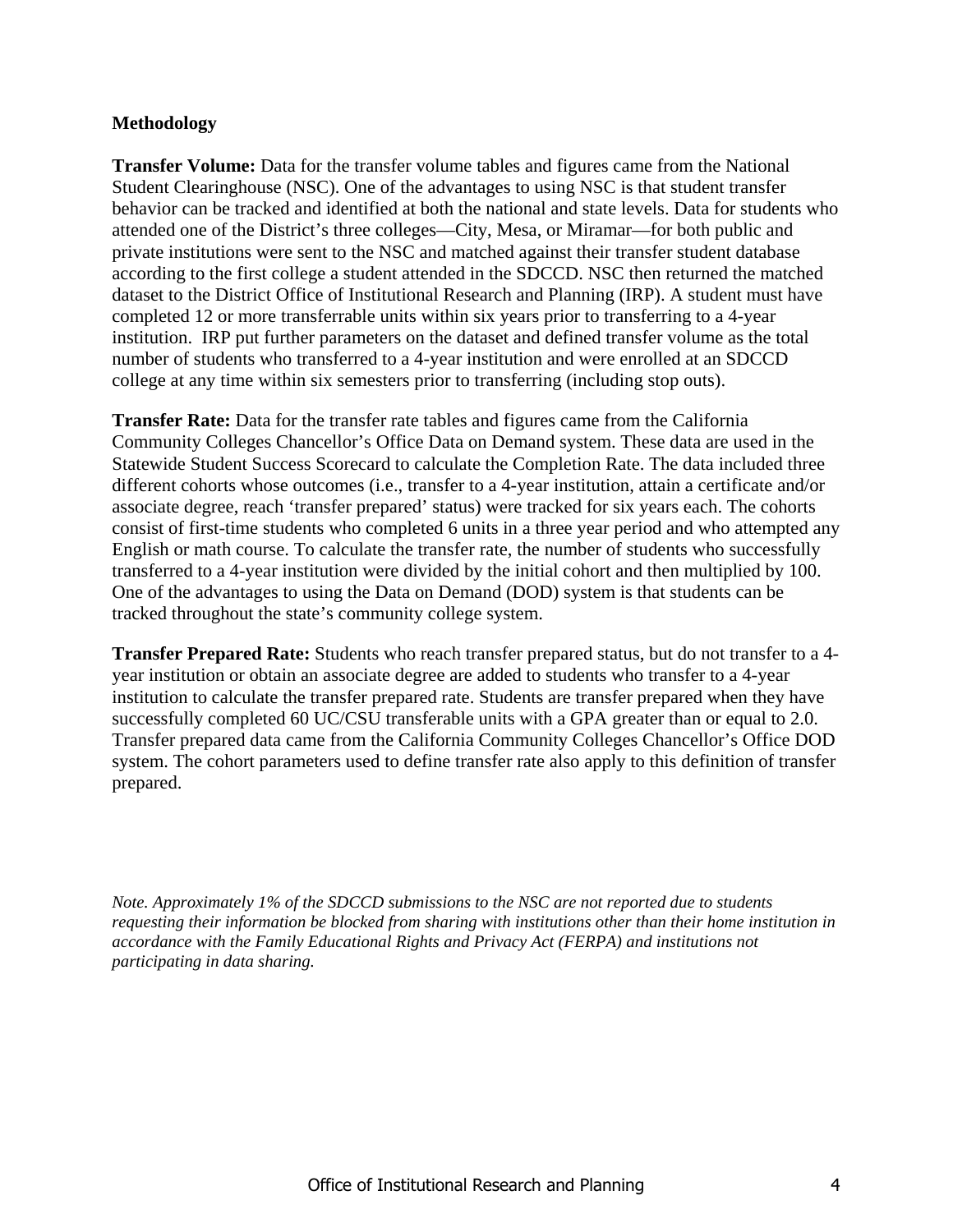#### **Transfer Volume**

Overall, the annual transfer volume for all colleges in the District decreased by 9%, from 3,679 in 2009-10 to 3,355 in 2013-14. Trends for each individual college followed the same pattern within the same time frame. In particular, the annual transfer volume decreased at City College by 18%, from 929 in 2009-10 to 761 in 2013-14, decreased at Mesa College by 6%, from 1,961 in 2009-10 to 1,843 in 2013-14, and decreased at Miramar College by 5%, from 789 in 2009-10 to 751 in 2013-14. However, there were small increases at both Mesa and Miramar College between 2012-13 and 2013-14 (2% each).

Data also show that there was a significant increase in transfer volume between the 2009-10 and 2010-11 academic years. This is most likely due to the fact that SDSU opened up the Spring 2011 admission cycle because of an augmentation in state funding, whereas in previous years admission had been restricted to fall terms. As a result, there was a spike in transfer volume for 2010-11, followed by a relatively large decline in 2011-12.



Figure 1. Overall Transfer Volume for All Colleges and by College 2009-10 to 2013-14

|  |  |  |  |  | Table 1. Overall Transfer Volume for All Colleges and by College |  |  |
|--|--|--|--|--|------------------------------------------------------------------|--|--|
|--|--|--|--|--|------------------------------------------------------------------|--|--|

|                     | 2009-10 | 2010-11 | 2011-12 | 2012-13 | 2013-14 | % Change<br>09/10-13/14 | % Change<br>12/13-13/14 |
|---------------------|---------|---------|---------|---------|---------|-------------------------|-------------------------|
| <b>City College</b> | 929     | .096    | 925     | 860     | 761     | $-18%$                  | $-12%$                  |
| Mesa College        | 1.961   | 2.276   | 1,757   | 1.815   | .843    | $-6%$                   | 2%                      |
| Miramar College     | 789     | 888     | 645     | 739     | 751     | $-5%$                   | 2%                      |
| All Colleges        | 3,679   | 4,260   | 3,327   | 3.414   | 3,355   | $-9%$                   | $-2%$                   |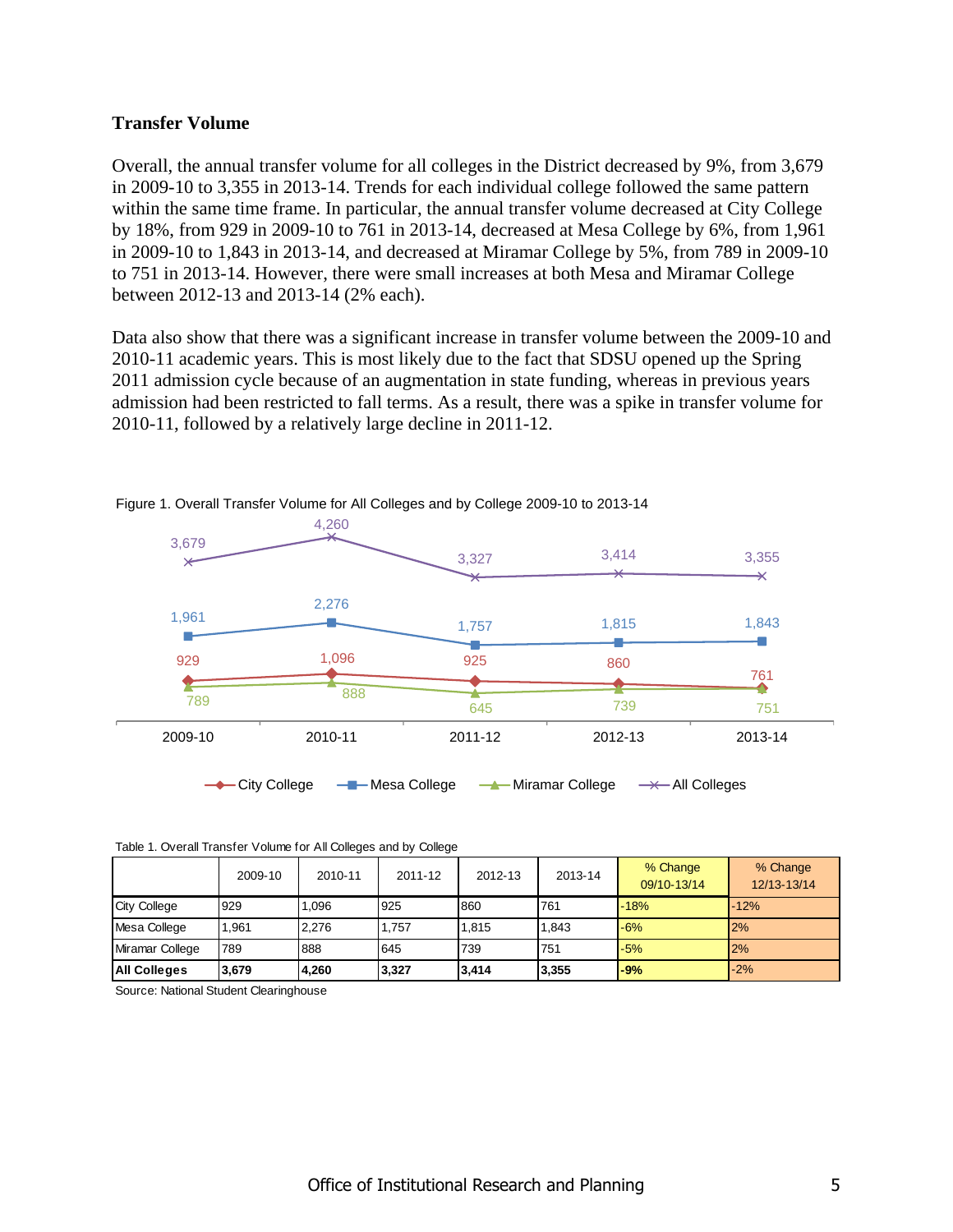#### *Transfer Volume by Demographics*

Of all the students who transferred from all colleges in the District between 2009-10 and 2013- 14, almost half were White students (44%) on average. Both Latino students (21%) and Asian/Pacific Islander students (12%) had the next highest transfer volume between 2009-10 and 2013-14. Latino students displayed the greatest increase in transfer volume (25%), from 664 in 2009-10 to 830 in 2013-14. However, American Indian students showed the greatest decrease in transfer volume (23%), from 22 in 2009-10 to 17 in 2013-14. In regard to gender, of those who transferred from all colleges in the District between 2009-10 and 2013-14, on average, 51% were female students and 49% were male students. The transfer volume for female students decreased 11%, while the transfer volume for male students decreased 6% between 2009-10 and 2013-14.

It is important to note that the transfer volume among ethnicities is somewhat representative of the student population that SDCCD serves, with the exception of Latino and White student transfers. In particular, the Latino student five-year transfer volume average (21%) is well below the districtwide Latino student population average (32%; SDCCD Fact Book 2014). Furthermore, the White student five-year transfer volume average (44%) is well above the districtwide White student population average (34%; SDCCD Fact Book 2014).

|                        | 2009-10 |            |      | 2010-11    |      | 2011-12 |      | 2012-13 |                              | 2013-14 | <b>All Colleges Average</b><br>09/10-13/14 | % Change<br>09/10-13/14 |
|------------------------|---------|------------|------|------------|------|---------|------|---------|------------------------------|---------|--------------------------------------------|-------------------------|
| African American       | 236     | 0          | 290  | 7%         | 253  | 8%      | 235  | 7%      | 191                          | 6%      | 7%                                         | $-19%$                  |
| American Indian        | 22      | 1%         | 27   | 1%         | 27   | 1%      | 12   | 0%      | 17                           | $1\%$   | 1%                                         | $-23%$                  |
| Asian/Pacific Islander | 453     | 12%        | 496  | 12%        | 395  | 12%     | 411  | 12%     | 405                          | 12%     | 12%                                        | $-11%$                  |
| Filipino               | 180     | 5%         | 197  | 5%         | 156  | 5%      | 174  | 5%      | 177                          | 5%      | 5%                                         | $-2%$                   |
| Latino                 | 664     | 18%        | 811  | 19%        | 676  | 20%     | 763  | 22%     | 830                          | 25%     | 21%                                        | 25%                     |
| White                  | 1.674   | 46%        | .882 | 44%        | .449 | 44%     | .463 | 43%     | 1.392                        | 41%     | 44%                                        | $-17%$                  |
| Other                  | 158     | 4%         | 207  | 5%         | 157  | 5%      | 187  | 5%      | 202                          | 6%      | 5%                                         | 28%                     |
| Unreported             | 292     | 8%         | 350  | 8%         | 214  | 6%      | 169  | 5%      | 141                          | 4%      | 6%                                         | $-52%$                  |
| <b>Total</b>           | 3,679   | 100% 4.260 |      | 100% 3.327 |      |         |      |         | 100% 3.414  100% 3.355  100% |         | 100%                                       | $-9%$                   |

Table 2. All Colleges Transfer Volume by Ethnicity

Source: National Student Clearinghouse

Table 3. All Colleges Transfer Volume by Gender

|            |           | 2009-10 | 2010-11   |                                                                                    |           | 2011-12 | 2012-13   |    | 2013-14   |          | <b>All Colleges Average</b><br>09/10-13/14 | % Change<br>09/10-13/14 |
|------------|-----------|---------|-----------|------------------------------------------------------------------------------------|-----------|---------|-----------|----|-----------|----------|--------------------------------------------|-------------------------|
| Female     | 1.971     | 54%     | 2.180 51% |                                                                                    | 1.686 51% |         | 1.695 50% |    | 1.749 52% |          | 151%                                       | $-11%$                  |
| Male       | 1.707 46% |         | 2.080 49% |                                                                                    | 1.641     | 49%     | 1.719 50% |    |           | .606 48% | 49%                                        | $-6%$                   |
| Unreported |           | 10%     | 0         | 10%                                                                                |           | 0%      | 10        | 0% | 10        | 10%      | 0%                                         | $-100%$                 |
| Total      |           |         |           | 3.679  100%  4.260  100%  3.327  100%  3.414  100%  3.355  100% <mark> 100%</mark> |           |         |           |    |           |          |                                            | $-9%$                   |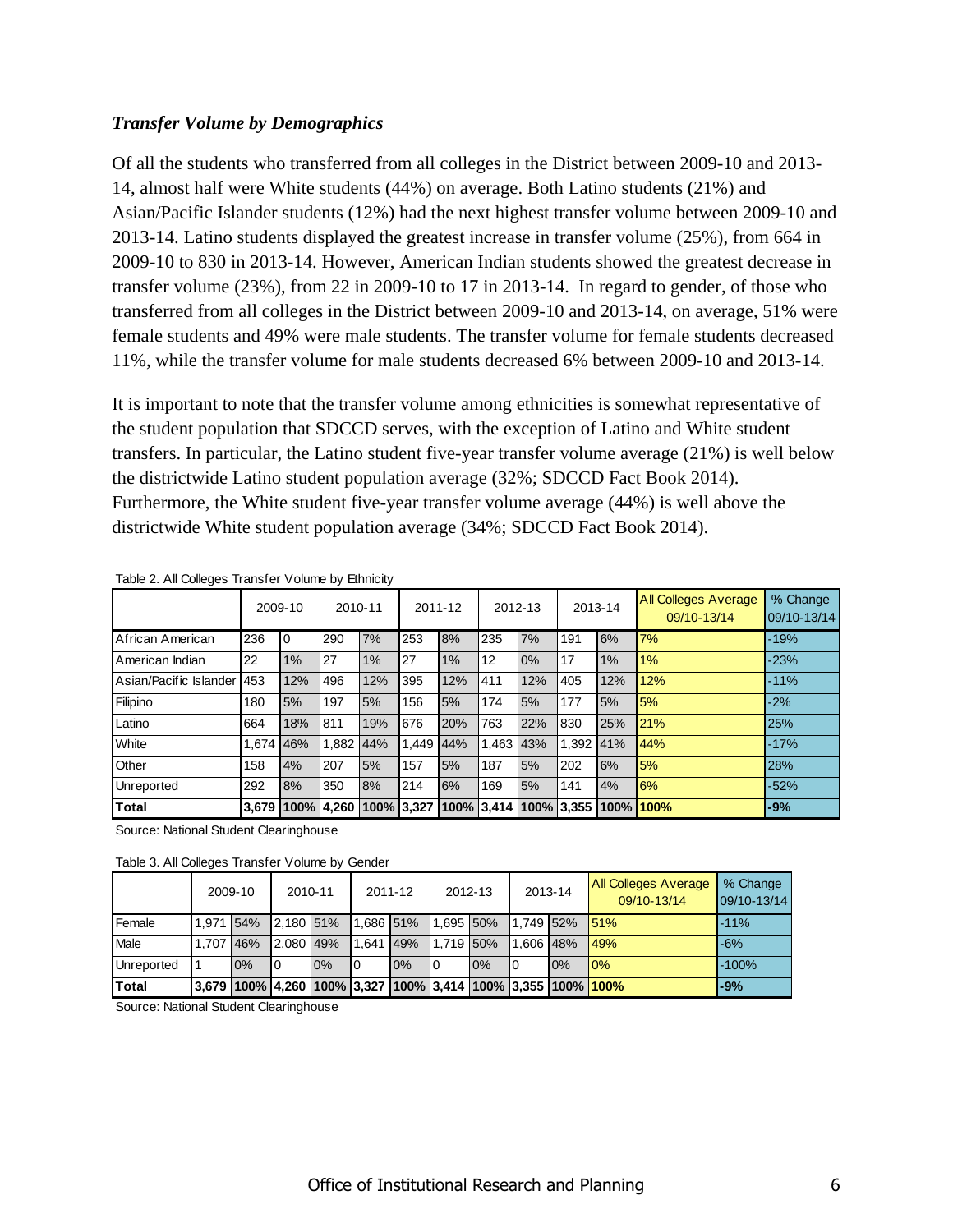#### *Transfer Volume: Top Transfer Institutions*

The top two 4-year transfer institutions were San Diego State University (SDSU) and University of California, San Diego (UCSD) for Mesa and Miramar College between 2009-10 and 2013-14. The All Colleges transfer volume to SDSU increased by 8%, from 964 in 2009-10 to 1,040 in 2013-14. It is important to note that there was a spike in total transfers in 2010-11 which was due to a funding augmentation from the state which enabled SDSU to open transfer admission in Spring 2011. This meant that many prospective Fall 2011 transfers were admitted the previous spring semester which is skewing the trend. Therefore, between 2010-11 and 2011-12, there was a sharp decline (48%) in transfer volume to SDSU.

There was a decline in the total number of transfers to UCSD over the past five years (24%). This decline is likely due to rising admission standards and impaction at UCSD. Additionally, in 2012, a policy change was made by the UCs allowing students to only use TAG (Transfer Admission Guarantee) admittance for one campus. This resulted in a large decrease in the number of TAG applications. In 2014, UCSD eliminated the TAG program with local community colleges (Flynn, 2012).

The remaining top three institutions varied slightly across all colleges in the District and each individual college, and varied slightly in rank by college. For instance, at City College, transfer volume to National University  $(2<sup>nd</sup>)$  and University of Phoenix  $(4<sup>th</sup>)$  ranked higher than at Mesa College (3<sup>rd</sup> & 5<sup>th</sup> ranking, respectively) and Miramar College (4<sup>th</sup> & 5<sup>th</sup> ranking, respectively). City College was the only college to have three private institutions place into the top five transfer destinations for a third year in a row.

Transfer volume to CSU San Marcos also showed a significant decline over the past five years (58%). This decline is partly a result of an enrollment management policy decision at CSU San Marcos due to budget reductions from the state. Students who live within the CSU San Marcos service area are given priority admission. Therefore, since the majority of SDCCD students do not live in the San Marcos service area, they are not given priority admission. However, there was a 40% increase in transfers from 2012/13 to 2013/14 to CSU San Marcos.

Although transfer volume fluctuated from year to year, general trends indicated that the overall transfer volume to UCSD, University of Phoenix, and CSU San Marcos decreased (24%, 68%, 58%, respectively) between 2009-10 and 2013-14 for all SDCCD students, whereas transfer volume to SDSU and National University increased 8% and 36%, respectively, within the same time period.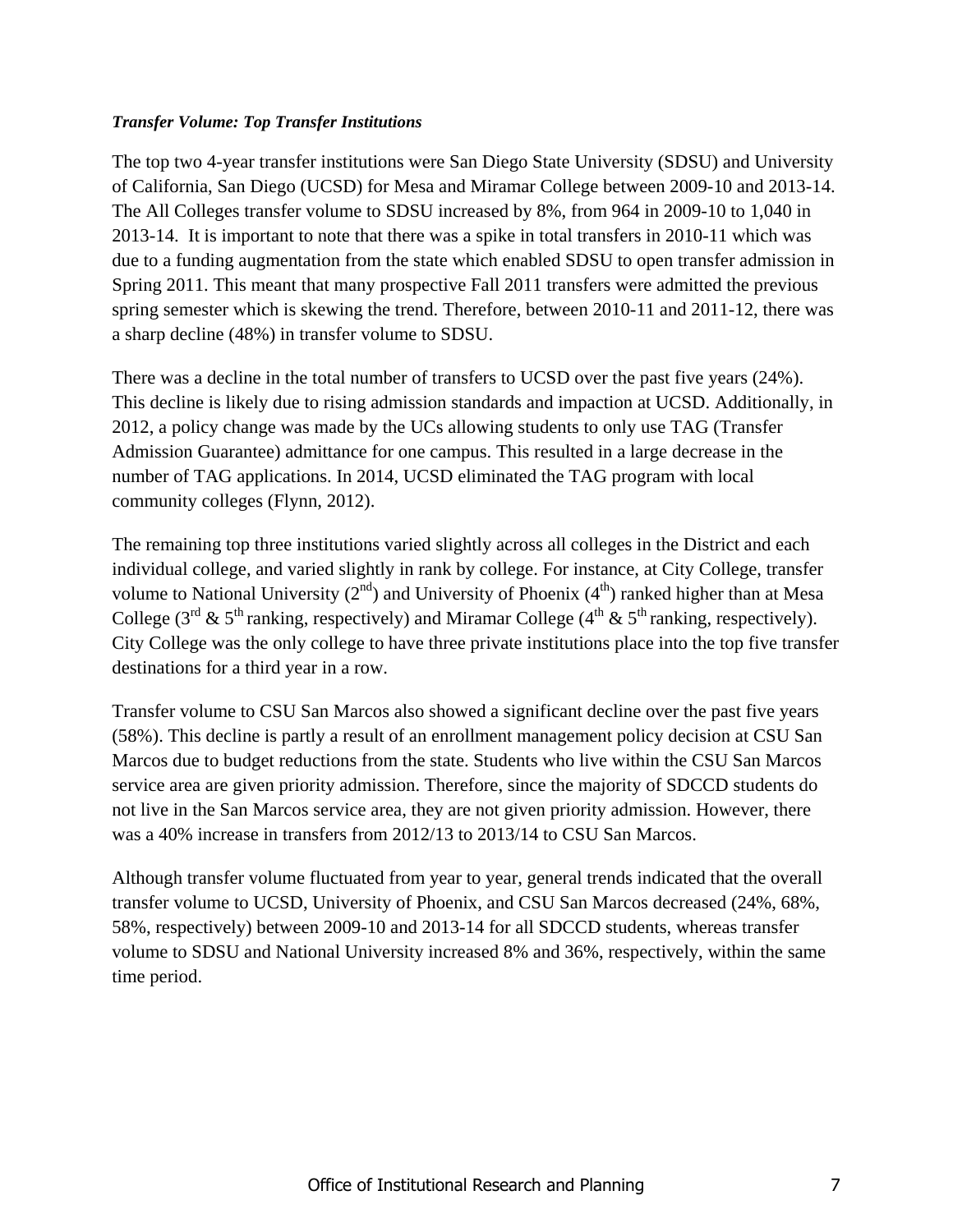

Figure 2. All Colleges -Top 4-Year Transfer Institutions 2009-10 to 2013-14

Table 4. SDCCD -Top 4-Year Transfer Institutions 2009-10 to 2013-14

|                            | 2009-10 |         | 2010-11 |             | 2011-12 |      | 2012-13 |      | 2013-14 |      | % Change<br>09/10-13/14 |
|----------------------------|---------|---------|---------|-------------|---------|------|---------|------|---------|------|-------------------------|
| San Diego State University | 964     | 48%     | 1.555   | 66%         | 806     | 47%  | 1.005   | 54%  | 1.040   | 59%  | 8%                      |
| UC San Diego               | 392     | 19%     | 359     | 15%         | 370     | 22%  | 367     | 20%  | 299     | 17%  | $-24%$                  |
| National University        | 173     | 9%      | 140     | 6%          | 274     | 16%  | 273     | 15%  | 236     | 13%  | 36%                     |
| University of Phoenix      | 217     | 11%     | 175     | 7%          | 168     | 10%  | 133     | 7%   | 70      | 4%   | $-68%$                  |
| <b>CSU San Marcos</b>      | 265     | 13%     | 143     | 6%          | 92      | 5%   | 80      | 4%   | 112     | 6%   | $-58%$                  |
| <b>Total</b>               | 2.011   | $100\%$ | 2.372   | 100% 11.710 |         | 100% | 1,858   | 100% | 1.757   | 100% | $-13%$                  |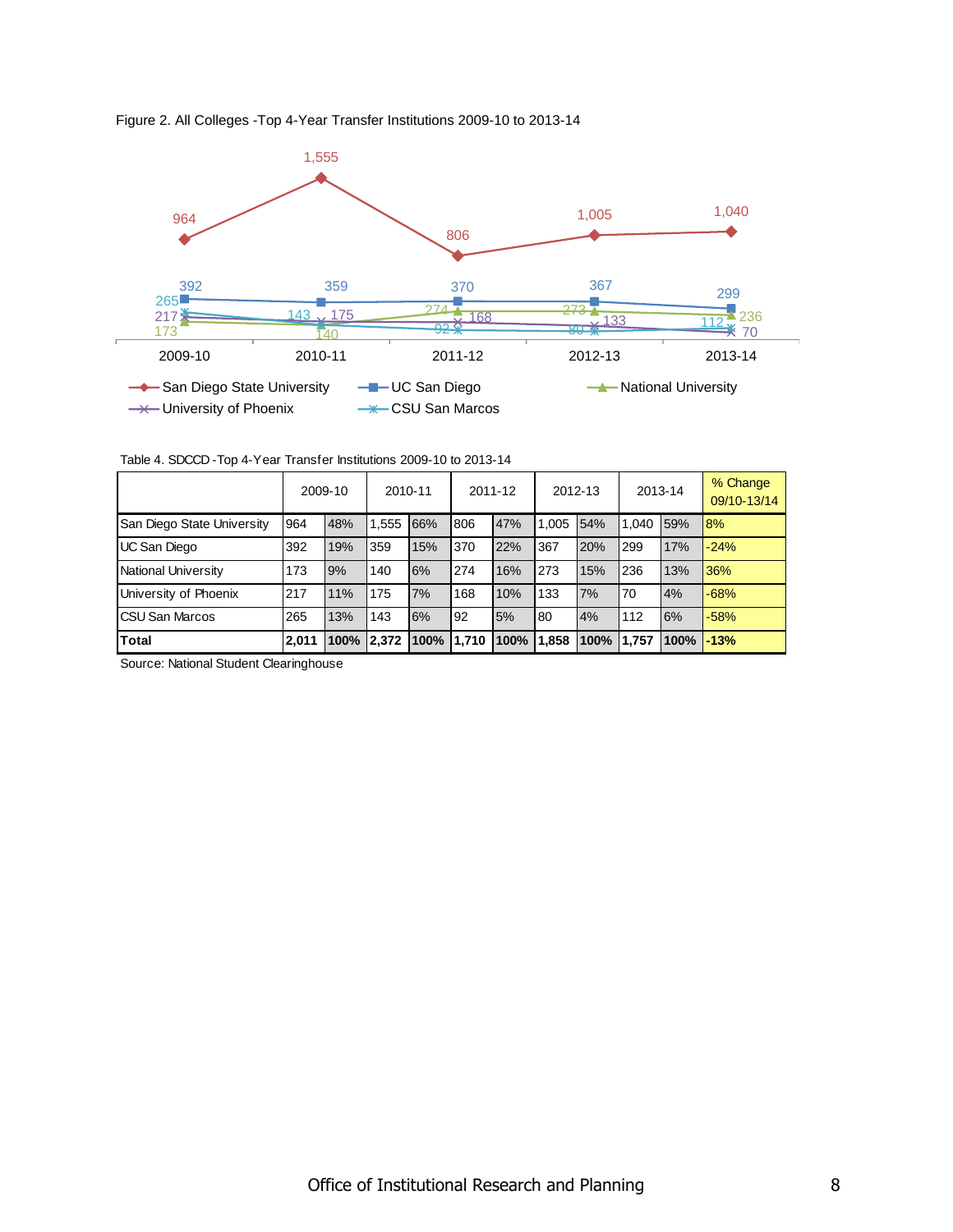

Figure 3. City College - Top 4-Year Transfer Institutions 2009-10 to 2013-14

Table 5. City College -Top 4-Year Transfer Institutions2009-10 to 2013-14

|                            | 2009-10 |      | 2010-11 |      | 2011-12 |      | 2012-13 |      | 2013-14 |      | % Change<br>09/10-13/14 |
|----------------------------|---------|------|---------|------|---------|------|---------|------|---------|------|-------------------------|
| San Diego State University | 235     | 49%  | 396     | 63%  | 250     | 47%  | 270     | 57%  | 255     | 63%  | 9%                      |
| National University        | 68      | 14%  | 52      | 8%   | 110     | 21%  | 89      | 19%  | 77      | 19%  | 13%                     |
| UC San Diego               | 79      | 16%  | 74      | 12%  | 69      | 13%  | 50      | 11%  | '34     | 8%   | $-57%$                  |
| University of Phoenix      | 76      | 16%  | 61      | 10%  | 68      | 13%  | 53      | 11%  | 29      | 7%   | $-62%$                  |
| <b>Ashford University</b>  | 25      | 5%   | 43      | 7%   | 36      | 7%   | 13      | 3%   | 11      | 3%   | $-56%$                  |
| <b>Total</b>               | 483     | 100% | 626     | 100% | 1533    | 100% | 475     | 100% | 1406    | 100% | $-16%$                  |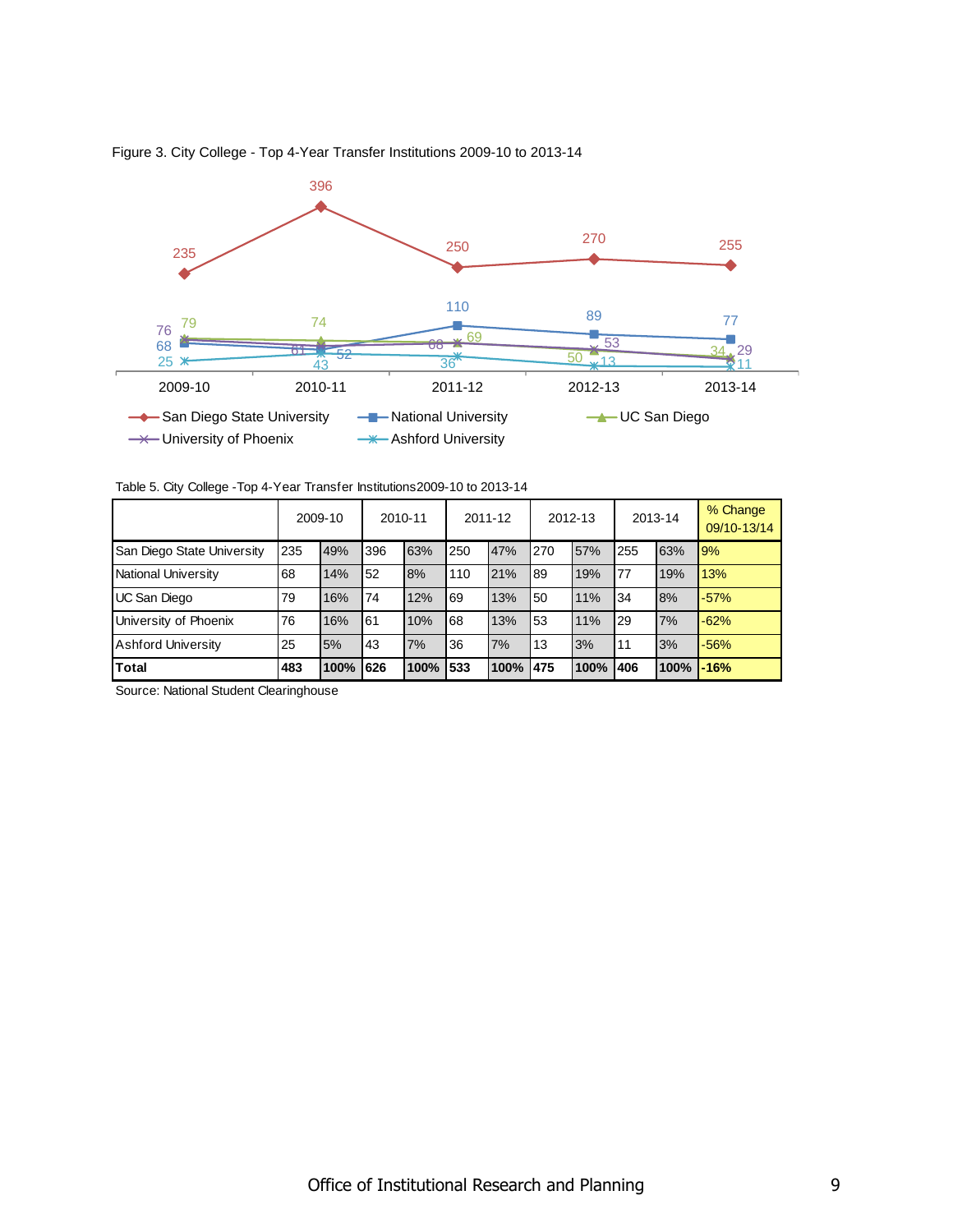

Figure 4. Mesa College - Top 4-Year Transfer Institutions 2009-10 to 2013-14

Table 6. Mesa College - Top 4-Year Transfer Institutions 2009-10 to 2013-14

|                            | 2009-10 |      | 2010-11 |      | 2011-12 |      | 2012-13 |          | 2013-14 |      | % Change<br>09/10-13/14 |
|----------------------------|---------|------|---------|------|---------|------|---------|----------|---------|------|-------------------------|
| San Diego State University | 536     | 52%  | 853     | 68%  | 419     | 51%  | 514     | 56%      | 563     | 61%  | 5%                      |
| UC San Diego               | 209     | 20%  | 209     | 17%  | 209     | 25%  | 209     | 23%      | 177     | 19%  | $-15%$                  |
| National University        | 63      | 6%   | 161     | 5%   | 107     | 13%  | 107     | 12%      | 98      | 11%  | 56%                     |
| <b>CSU San Marcos</b>      | 127     | 12%  | 63      | 5%   | 37      | 4%   | 48      | 5%       | 51      | 6%   | $-60%$                  |
| University of Phoenix      | 104     | 10%  | 173     | 6%   | 57      | 7%   | 46      | 5%       | 30      | 3%   | $-71%$                  |
| Total                      | 1,039   | 100% | 1,259   | 100% | 829     | 100% | 1924    | 100% 919 |         | 100% | $-12%$                  |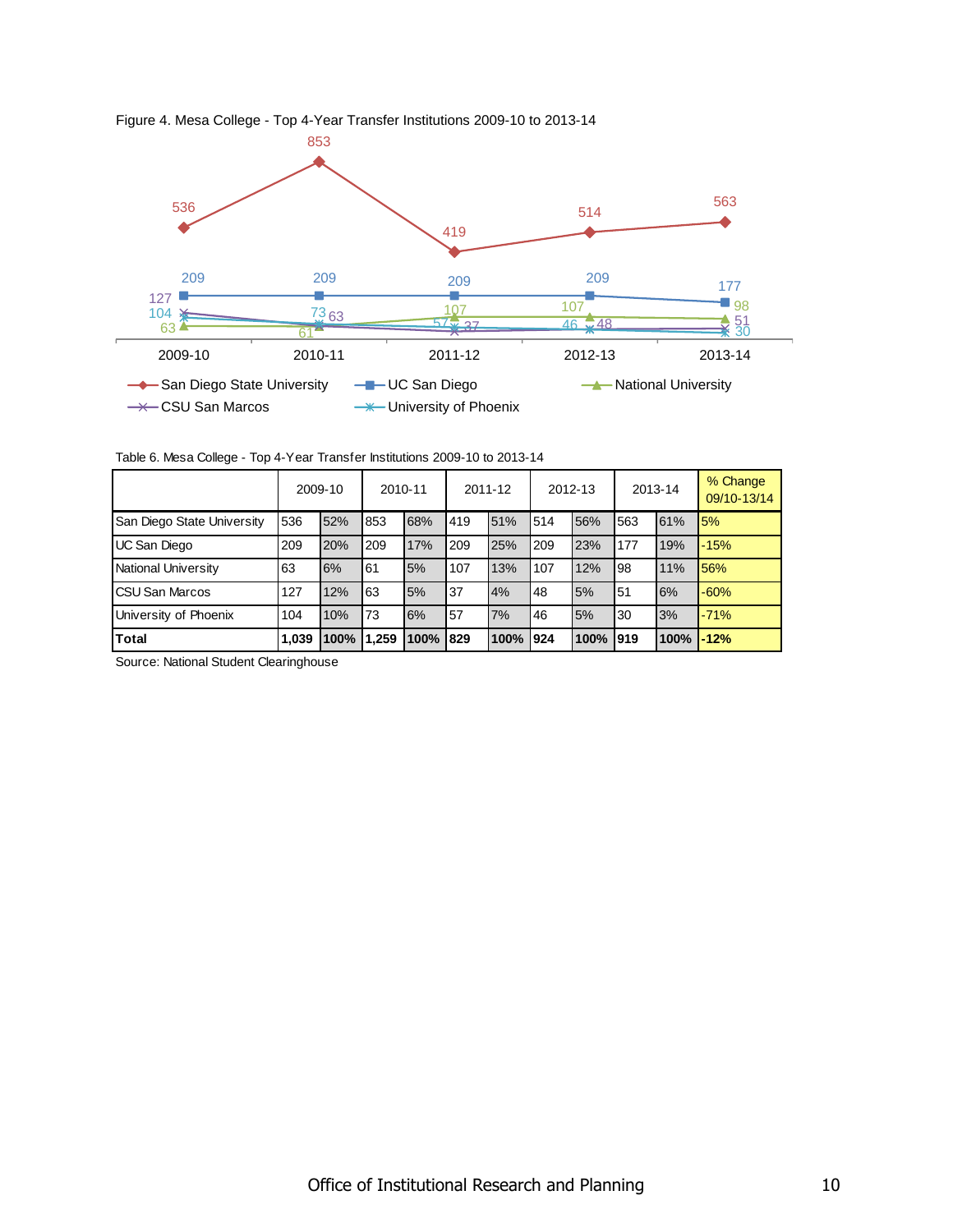

Figure 5. Miramar College - Top 4-Year Transfer Institutions 2009-10 to 2013-14

Table 7. Miramar College -Top 4-Year Transfer Institutions 2009-10 to 2013-14

|                            | 2009-10 |          | 2010-11 |      | 2011-12 |      | 2012-13 |      | 2013-14 |              | % Change<br>09/10-13/14 |
|----------------------------|---------|----------|---------|------|---------|------|---------|------|---------|--------------|-------------------------|
| San Diego State University | 193     | 40%      | 306     | 60%  | 137     | 37%  | 221     | 48%  | 222     | 51%          | 15%                     |
| UC San Diego               | 104     | 21%      | 76      | 15%  | 92      | 25%  | 108     | 23%  | 88      | 20%          | $-15%$                  |
| <b>CSU San Marcos</b>      | 111     | 23%      | 57      | 11%  | 40      | 11%  | 23      | 5%   | 50      | 12%          | $-55%$                  |
| National University        | 42      | 9%       | 27      | 5%   | 57      | 15%  | 77      | 17%  | 61      | 14%          | 45%                     |
| University of Phoenix      | 37      | 8%       | 41      | 8%   | 43      | 12%  | 34      | 7%   | 11      | 3%           | $-70%$                  |
| <b>Total</b>               | 487     | 100% 507 |         | 100% | 369     | 100% | 463     | 100% | 432     | $100\%$ -11% |                         |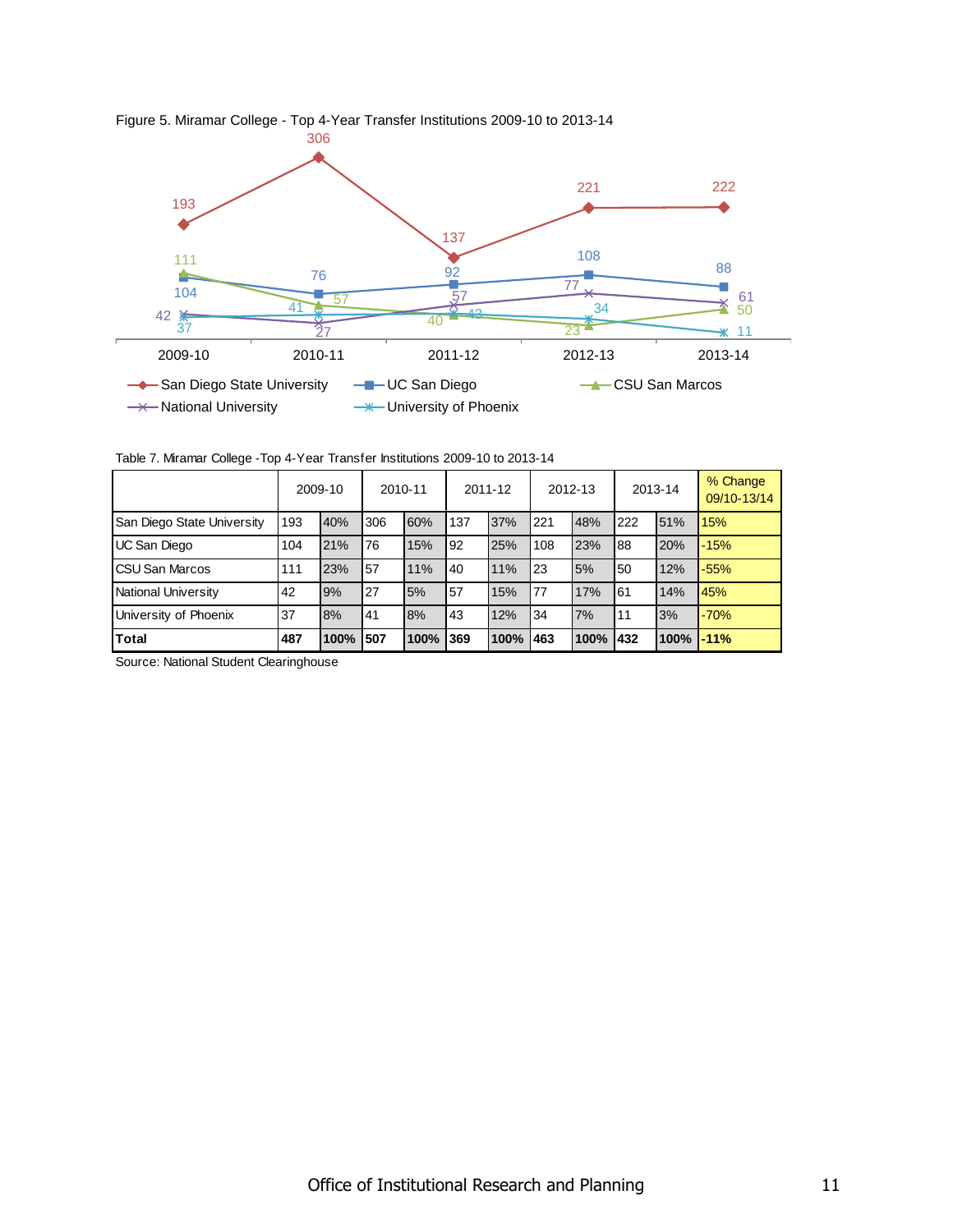### *Transfer Volume: Top Transfer Destinations by Ethnicity*

The top 4-year transfer destination was San Diego State University (SDSU) among all ethnic groups within all colleges in the District. The second top 4-year destination was the University of California, San Diego (UCSD) among most of the ethnic groups, with the exception of Filipino and Latino students. For Filipino and Latino students, the second top 4-year institution was National University. The remaining top 4-year institutions varied somewhat in name and rank across each ethnic group.

|                            |       | 2009-10    |       | 2010-11    |      | 2011-12 |       | 2012-13 |       | 2013-14 | % Change<br>09/10-13/14 |
|----------------------------|-------|------------|-------|------------|------|---------|-------|---------|-------|---------|-------------------------|
| San Diego State University | 964   | 48%        | 1.555 | 66%        | 806  | 47%     | 1.005 | 54%     | 1.040 | 59%     | 8%                      |
| UC San Diego               | 392   | 19%        | 359   | 15%        | 370  | 22%     | 367   | 20%     | 299   | 17%     | $-24%$                  |
| National University        | 173   | 9%         | 140   | 6%         | 1274 | 16%     | 273   | 15%     | 236   | 13%     | 36%                     |
| University of Phoenix      | 217   | 11%        | 175   | 7%         | 168  | 10%     | 133   | 7%      | 70    | 4%      | $-68%$                  |
| <b>CSU San Marcos</b>      | 265   | 13%        | 143   | 6%         | 92   | 5%      | 80    | 4%      | 112   | 6%      | $-58%$                  |
| Total                      | 2,011 | 100% 2.372 |       | 100% 1.710 |      | 100%    | 1,858 | 100%    | 1,757 | $100\%$ | $-13%$                  |

#### Table 8. African American Top 4-Year Transfer Institutions 2009-10 to 2013-14

Source: National Student Clearinghouse

Table 9. American Indian Top 4-Year Transfer Institutions 2009-10 to 2013-14

|                            |    | 2009-10 |                | 2010-11 |     | 2011-12 |    | 2012-13 |          | 2013-14 | % Change<br>09/10-13/14 |
|----------------------------|----|---------|----------------|---------|-----|---------|----|---------|----------|---------|-------------------------|
| San Diego State University | 18 | 53%     | 12             | 86%     | l6  | 50%     |    | 25%     | 5        | 71%     | $-38%$                  |
| <b>UC San Diego</b>        |    | 13%     |                | 7%      | l2  | 17%     | 3  | 75%     |          | 14%     | $-50%$                  |
| University of San Diego    |    | 13%     | $\overline{0}$ | 0%      | l2  | 17%     | 0  | 0%      |          | 14%     | $-50%$                  |
| University of Phoenix      |    | 7%      |                | 7%      |     | 8%      | 0  | 0%      | I0       | 0%      | $-100%$                 |
| <b>UC Riverside</b>        |    | 13%     | 0              | 0%      |     | 8%      | 0  | 0%      | $\Omega$ | 0%      | $-100%$                 |
| <b>Total</b>               | 15 | 100%    | 14             | 100%    | l12 | 100%    | 14 | $100\%$ |          | 100%    | $-53%$                  |

Source: National Student Clearinghouse

Table 10. Asian/Pacific Islander Top 4-Year Transfer Institutions 2009-10 to 2013-14

|                            | 2009-10 |      | 2010-11 |      | 2011-12 |      | 2012-13 |        |     | 2013-14 | % Change<br>09/10-13/14 |
|----------------------------|---------|------|---------|------|---------|------|---------|--------|-----|---------|-------------------------|
| San Diego State University | 115     | 39%  | 193     | 59%  | 101     | 44%  | 134     | 47%    | 124 | 49%     | 8%                      |
| UC San Diego               | 109     | 37%  | 78      | 24%  | 93      | 41%  | 110     | 39%    | 85  | 34%     | $-22%$                  |
| <b>CSU San Marcos</b>      | 37      | 13%  | 24      | 7%   | 15      | 7%   | 10      | 4%     | 19  | 8%      | $-49%$                  |
| National University        | 16      | 5%   | 13      | 4%   | 10      | 4%   | 22      | 8%     | 22  | 9%      | 38%                     |
| University of Phoenix      | 16      | 5%   | 17      | 5%   | 10      | 4%   |         | 2%     |     | 0%      | $-94%$                  |
| <b>Total</b>               | 293     | 100% | 325     | 100% | 1229    | 100% | 283     | 100% l | 251 | 100%    | $-14%$                  |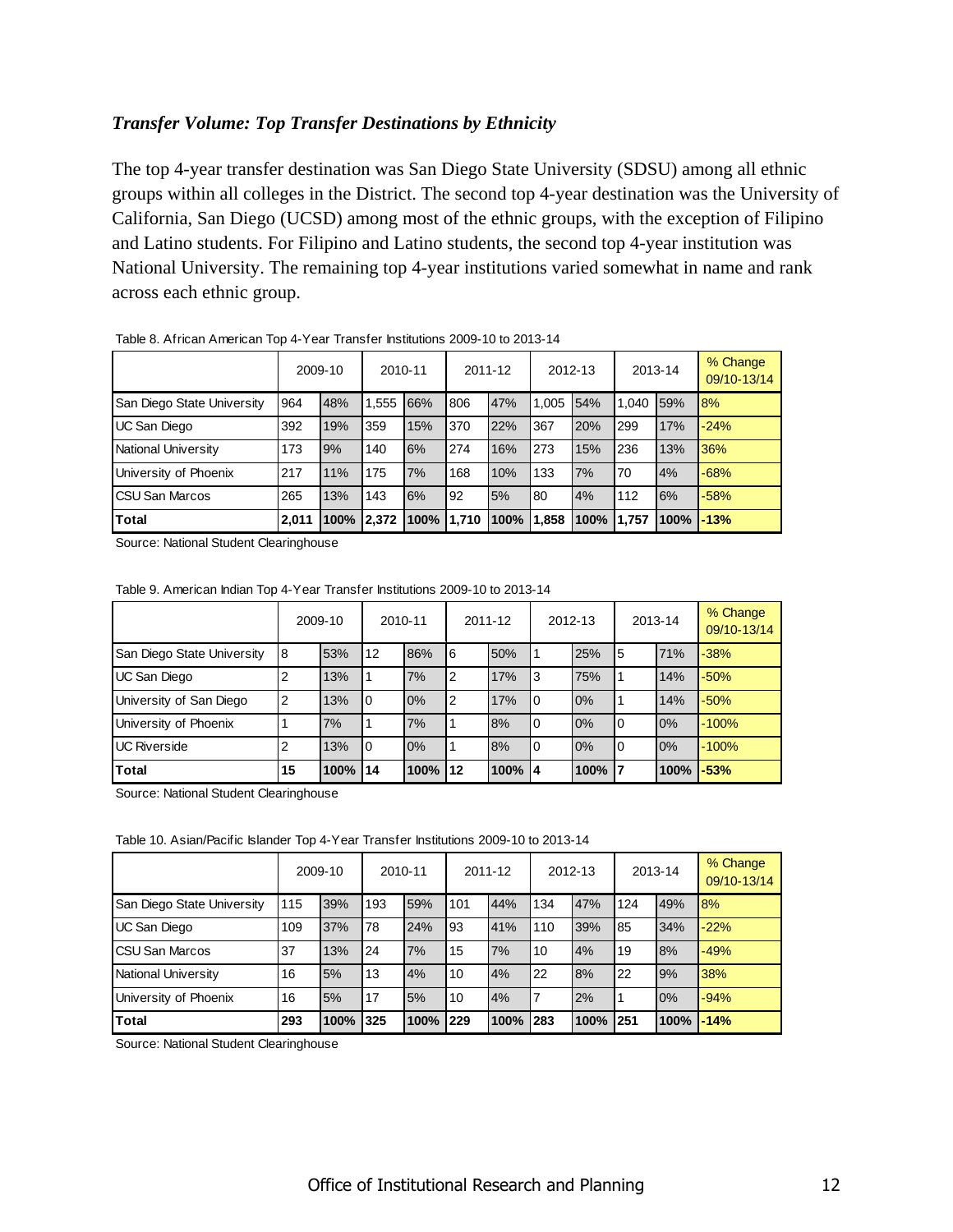|                            |     | 2009-10   |     | 2010-11 |     | 2011-12 |     | 2012-13   |    | 2013-14 | % Change<br>09/10-13/14 |
|----------------------------|-----|-----------|-----|---------|-----|---------|-----|-----------|----|---------|-------------------------|
| San Diego State University | 57  | 46%       | 173 | 61%     | 30  | 32%     | 66  | 53%       | 59 | 52%     | 4%                      |
| National University        | 15  | 12%       | 13  | 11%     | 27  | 29%     | 26  | 21%       | 22 | 19%     | 47%                     |
| UC San Diego               | 12  | 10%       | 19  | 16%     | 17  | 18%     | 21  | 17%       | 21 | 19%     | 75%                     |
| CSU San Marcos             | 27  | 22%       |     | 6%      | 19  | 10%     | I5  | 4%        | 18 | 7%      | $-70%$                  |
| University of Phoenix      | 13  | 10%       | 18  | 7%      | 10  | 11%     |     | 6%        | I3 | 3%      | $-77%$                  |
| Total                      | 124 | 100% 1120 |     | 100%    | 193 | 100%    | 125 | 100% 1113 |    | 100%    | $-9%$                   |

Table 11. Filipino Top 4-Year Transfer Institutions 2009-10 to 2013-14

Source: National Student Clearinghouse

Table 12. Latino Top 4-Year Transfer Institutions 2009-10 to 2013-14

|                            |     | 2009-10 |     | 2010-11 |     | 2011-12 |     | 2012-13 |     | 2013-14  | % Change<br>09/10-13/14 |
|----------------------------|-----|---------|-----|---------|-----|---------|-----|---------|-----|----------|-------------------------|
| San Diego State University | 196 | 54%     | 339 | 71%     | 195 | 48%     | 231 | 55%     | 287 | 63%      | 46%                     |
| National University        | 32  | 9%      | 27  | 6%      | 74  | 18%     | 75  | 18%     | 59  | 13%      | 84%                     |
| UC San Diego               | 55  | 15%     | 42  | 9%      | 61  | 15%     | 52  | 12%     | 56  | 12%      | 2%                      |
| University of Phoenix      | 56  | 15%     | 42  | 9%      | 48  | 12%     | 38  | 9%      | 35  | 8%       | $-38%$                  |
| University of San Diego    | 26  | 7%      | 27  | 6%      | 25  | 6%      | 26  | 6%      | 16  | 4%       | $-38%$                  |
| <b>Total</b>               | 365 | 100%    | 477 | 100%    | 403 | 100%    | 422 | 100%    | 453 | 100% 24% |                         |

Source: National Student Clearinghouse

|                            |     | 2009-10 | 2010-11 |      |      | 2011-12 |      | 2012-13 |     | 2013-14 | % Change<br>09/10-13/14 |
|----------------------------|-----|---------|---------|------|------|---------|------|---------|-----|---------|-------------------------|
| San Diego State University | 424 | 51%     | 659     | 66%  | 335  | 51%     | 422  | 58%     | 403 | 59%     | $-5%$                   |
| UC San Diego               | 160 | 19%     | 152     | 15%  | 132  | 20%     | 131  | 18%     | 105 | 15%     | $-34%$                  |
| National University        | 67  | 8%      | 51      | 5%   | 106  | 16%     | 94   | 13%     | 94  | 14%     | 40%                     |
| <b>I</b> CSU San Marcos    | 120 | 14%     | 67      | 7%   | 43   | 7%      | 36   | 5%      | 42  | 6%      | $-65%$                  |
| University of San Diego    | 60  | 7%      | 72      | 7%   | 35   | 5%      | 42   | 6%      | 39  | 6%      | $-35%$                  |
| <b>Total</b>               | 831 | 100%    | 1,001   | 100% | 1651 | 100%    | 1725 | 100%    | 683 | 100%    | $-18%$                  |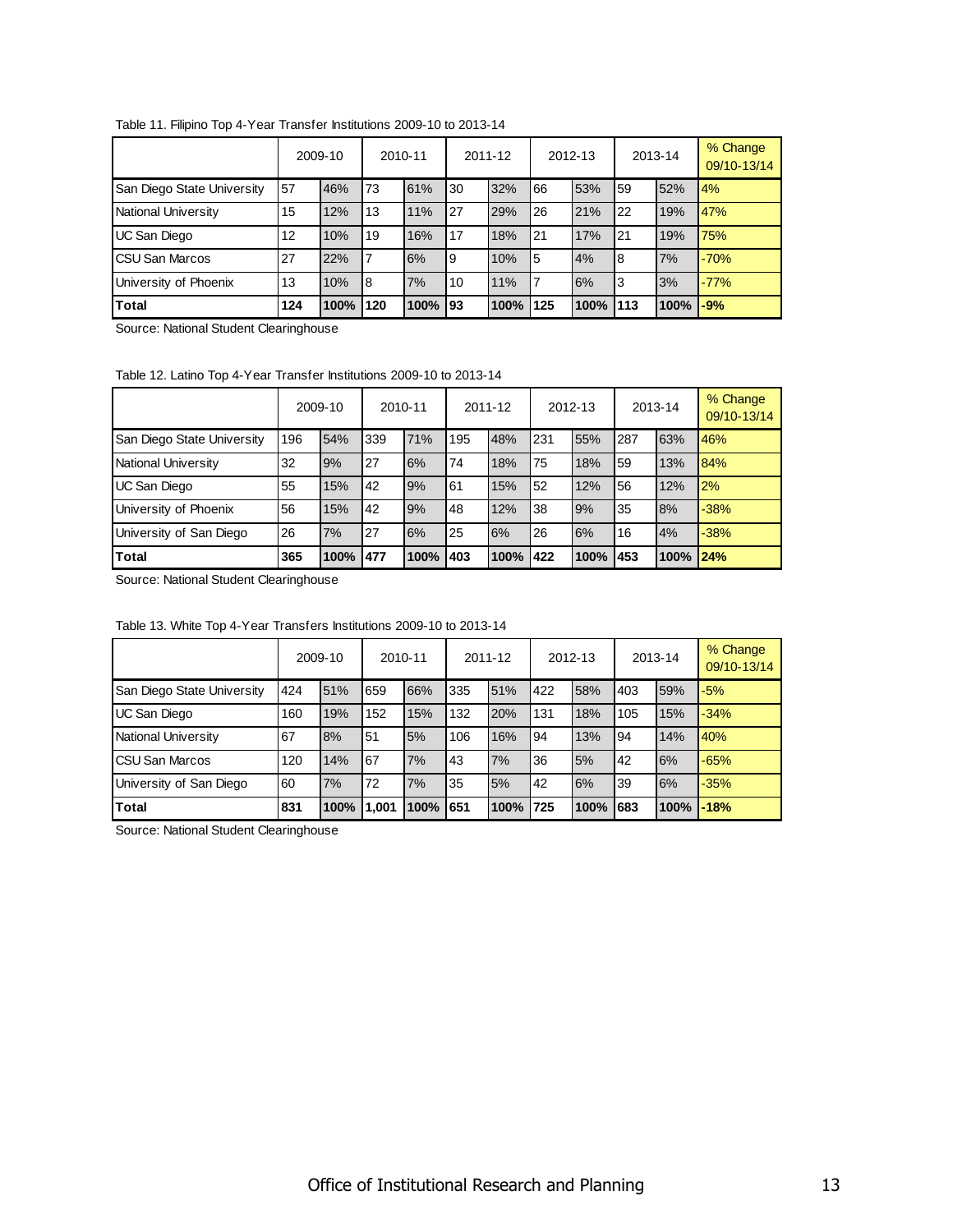#### **Transfer Rate**

Overall, the 2007-08 cohort has the highest transfer rate (53% each) for the three colleges. The transfer rate for City College/ECC increased from the first cohort in 2006-07 (55%) to the second cohort 2007-08 (57%) and then declined in the third cohort (49%). At Mesa College, the transfer rate declined from the 2006-07 cohort (53%) to the final cohort 2008-09 (48%). The transfer rate at Miramar College decreased from the first cohort 2008-09 (42%) to the final cohort in 2007-08 (38%). The decline in transfer rates in the 2008-09 cohort is likely due to a reduction in the number of sections offered and the elimination of summer in 2010, 2011, and 2012 due to budget reductions from the state.

The cohorts for transfer rate include first-time students who attempted any English or math course. Transfer volume includes all students (first-time, transfer, etc.) regardless of which courses were taken. Students initially taking courses at another institution would not be included in the transfer rate, but would be included in transfer volume.



Figure 6. Overall Transfer Rate by College

|                     | Cohort                |       |                       |        |       |                       |        | <b>College</b> |                            |     |
|---------------------|-----------------------|-------|-----------------------|--------|-------|-----------------------|--------|----------------|----------------------------|-----|
|                     | 2006-07<br>to 2011-12 |       | 2007-08<br>to 2012-13 |        |       | 2008-09<br>to 2013-14 |        |                | Average<br>$06-07 - 08-09$ |     |
|                     | Cohort                | N     | Percent               | Cohort | N     | Percent               | Cohort | N              | Percent                    |     |
| City College/ECC    | 2.338                 | .282  | 55%                   | 2.689  | 1.523 | 57%                   | 2.462  | 1.196          | 49%                        | 53% |
| Mesa College        | 2.412                 | 1.272 | 53%                   | 2.471  | 1.266 | 51%                   | 2.460  | 1.182          | 48%                        | 51% |
| Miramar College     | 1.070                 | 447   | 42%                   | 1.146  | 482   | 42%                   | 1.212  | 464            | 38%                        | 41% |
| <b>All Colleges</b> | 5,543                 | 2,878 | 52%                   | 6,005  | 3,153 | 53%                   | 5,772  | 2.692          | 47%                        | 50% |

Table 14. Overall Transfer Rate by College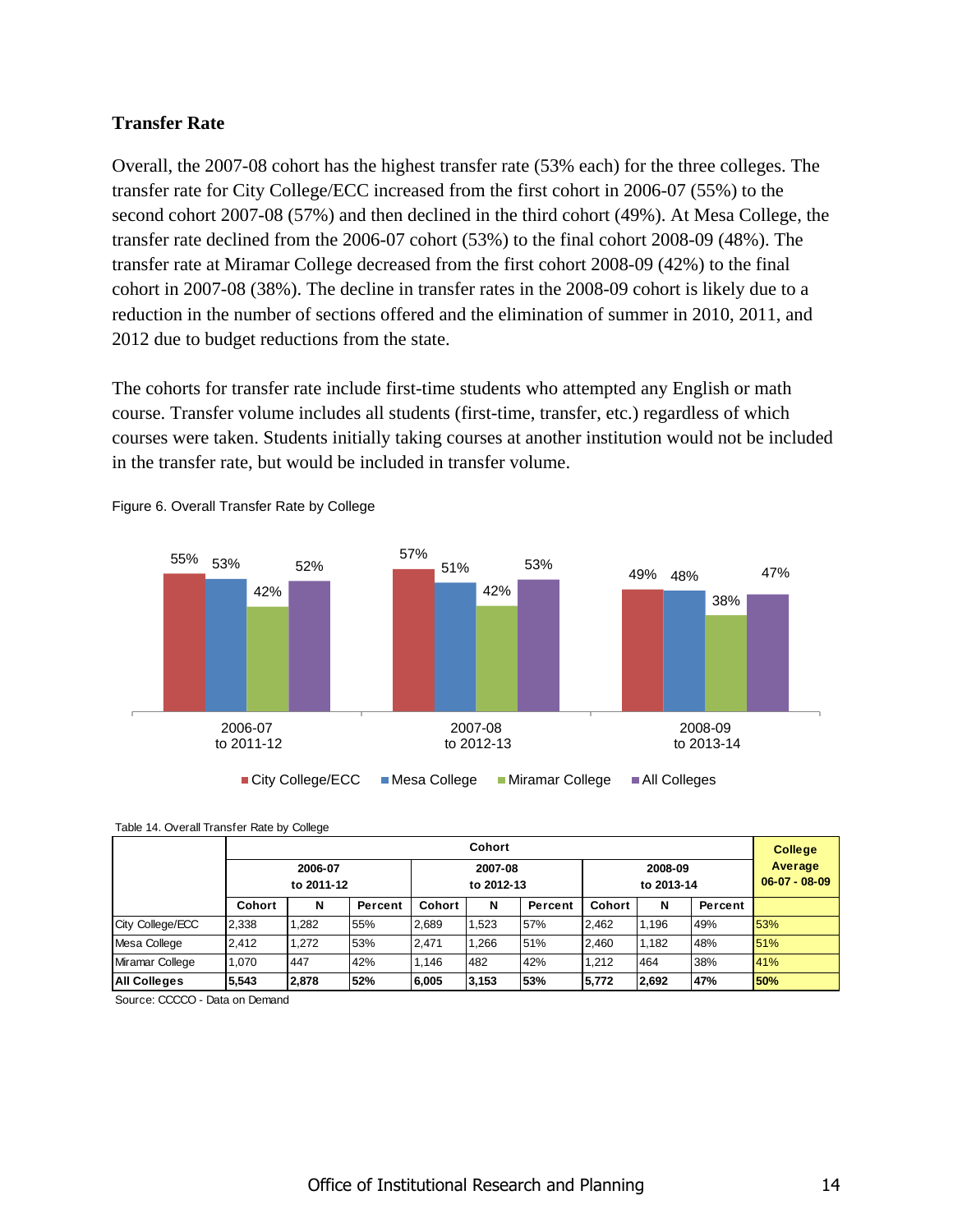### *Transfer Rate by Ethnicity*

The ethnic groups for all three colleges with the highest overall transfer rates were Asian/Pacific Islander and Filipino (61% and 55% respectively). This transfer rate pattern in Asian/Pacific Islanders is similar to the success and persistence rates for the three colleges except that White students have the highest average success and retention rates (equal to Asian/Pacific Islanders), but are only third in transfer rates (SDCCD Fact Book 2014).

The ethnic groups with the lowest college average transfer rates were African American (39%), American Indian (45%), and Latino (44%). The success and retention rates of African American and American Indian students have also been the lowest from 2009-10 to 2013-14 compared to the other ethnic groups (SDCCD Fact Book 2014). This may partially explain the low transfer rates of these two groups. If students are not retained then they cannot progress or complete a transfer pathway.

|                        |             | Cohort       |             |                        |
|------------------------|-------------|--------------|-------------|------------------------|
|                        | 2006-07     | 2007-08      | 2008-09     | <b>College Average</b> |
|                        | to 2011-12  | to 2012-13   | to 2013-14  | $06-07 - 08-09$        |
|                        | $(N=2,878)$ | $(N=3, 153)$ | $(N=2,692)$ |                        |
| African American       | 40%         | 42%          | 35%         | 39%                    |
| American Indian        | 40%         | 47%          | 47%         | 45%                    |
| Asian/Pacific Islander | 61%         | 63%          | 60%         | 61%                    |
| Filipino               | 55%         | 59%          | 53%         | 55%                    |
| Latino                 | 45%         | 47%          | 39%         | 44%                    |
| White                  | 56%         | 55%          | 49%         | 53%                    |
| Unreported             | 53%         | 52%          | 48%         | 51%                    |
| Total                  | 52%         | 53%          | 47%         | 50%                    |

| Table 15. All Colleges Overall Transfer Rate by Ethnicity |  |  |  |  |
|-----------------------------------------------------------|--|--|--|--|
|-----------------------------------------------------------|--|--|--|--|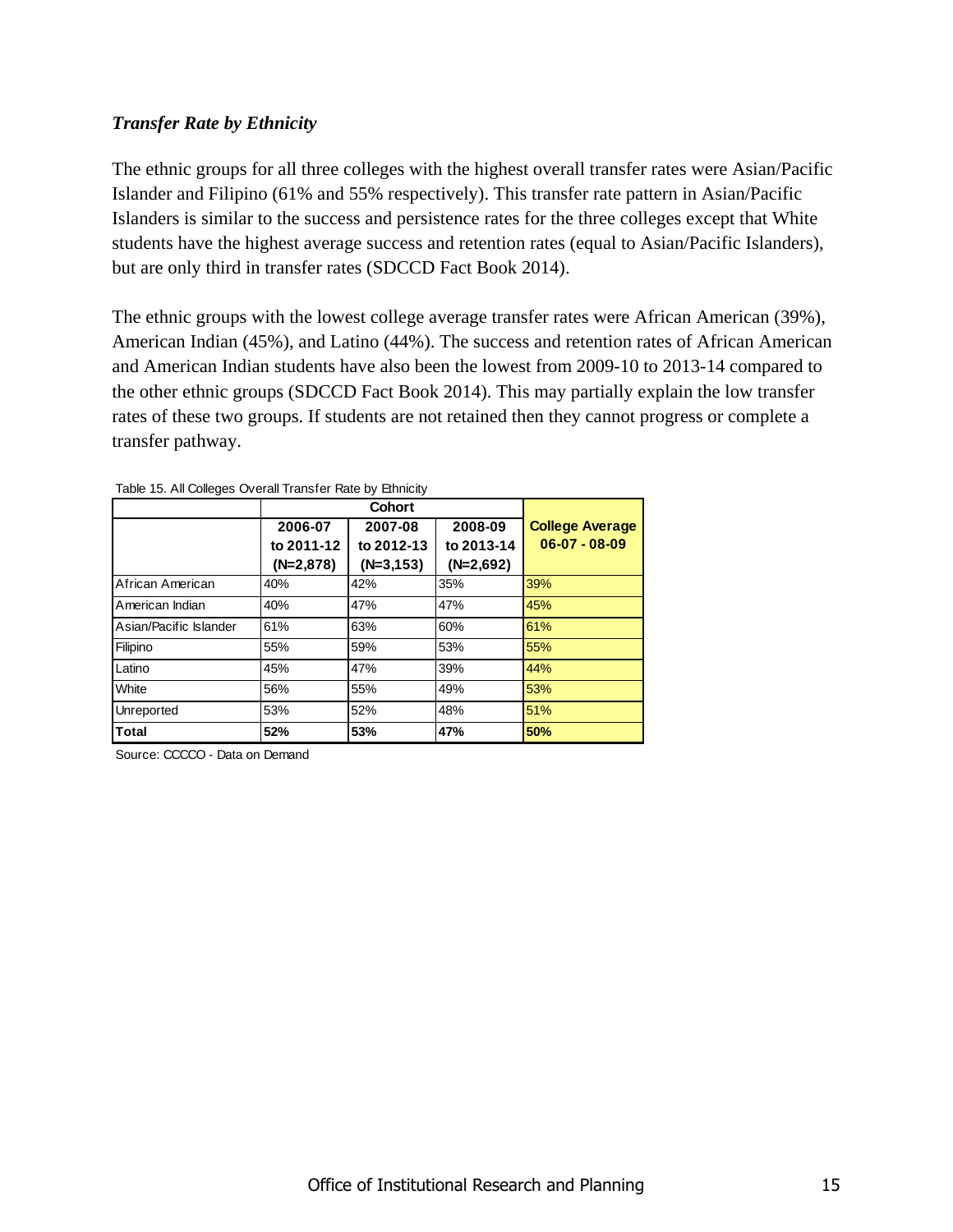#### Table 16. City College Overall Transfer Rate by Ethnicity

|                        |                                      | Cohort                               |                                      |                                           |  |  |  |
|------------------------|--------------------------------------|--------------------------------------|--------------------------------------|-------------------------------------------|--|--|--|
|                        | 2006-07<br>to 2011-12<br>$(N=1,282)$ | 2007-08<br>to 2012-13<br>$(N=1,523)$ | 2008-09<br>to 2013-14<br>$(N=1,196)$ | <b>College Average</b><br>$06-07 - 08-09$ |  |  |  |
| African American       | 39%                                  | 43%                                  | 35%                                  | 39%                                       |  |  |  |
| American Indian        | 47%                                  | 47%                                  | 41%                                  | 45%                                       |  |  |  |
| Asian/Pacific Islander | 64%                                  | 70%                                  | 66%                                  | 67%                                       |  |  |  |
| Filipino               | 74%                                  | 78%                                  | 72%                                  | 75%                                       |  |  |  |
| Latino                 | 47%                                  | 50%                                  | 41%                                  | 46%                                       |  |  |  |
| White                  | 66%                                  | 66%                                  | 57%                                  | 63%                                       |  |  |  |
| Unreported             | 58%                                  | 55%                                  | 55%                                  | 56%                                       |  |  |  |
| <b>Total</b>           | 55%                                  | 57%                                  | 49%                                  | 53%                                       |  |  |  |

Source: CCCCO - Data on Demand

| Table 17. Mesa College Overall Transfer Rate by Ethnicity |  |  |
|-----------------------------------------------------------|--|--|
|-----------------------------------------------------------|--|--|

|                        |             | Cohort      |             |                        |  |  |  |
|------------------------|-------------|-------------|-------------|------------------------|--|--|--|
|                        | 2006-07     | 2007-08     | 2008-09     | <b>College Average</b> |  |  |  |
|                        | to 2011-12  | to 2012-13  | to 2013-14  | $06-07 - 08-09$        |  |  |  |
|                        | $(N=1,272)$ | $(N=1,266)$ | $(N=1,182)$ |                        |  |  |  |
| African American       | 43%         | 41%         | 39%         | 41%                    |  |  |  |
| American Indian        | 43%         | 43%         | 59%         | 48%                    |  |  |  |
| Asian/Pacific Islander | 63%         | 64%         | 64%         | 64%                    |  |  |  |
| Filipino               | 49%         | 54%         | 45%         | 49%                    |  |  |  |
| Latino                 | 43%         | 45%         | 38%         | 42%                    |  |  |  |
| White                  | 56%         | 50%         | 48%         | 51%                    |  |  |  |
| Unreported             | 51%         | 50%         | 45%         | 49%                    |  |  |  |
| lTotal                 | 53%         | 51%         | 48%         | 51%                    |  |  |  |

Source: CCCCO - Data on Demand

Table 18. Miramar College Overall Transfer Rate by Ethnicity

|                        |            | Cohort     |            |                        |  |  |  |
|------------------------|------------|------------|------------|------------------------|--|--|--|
|                        | 2006-07    | 2007-08    | 2008-09    | <b>College Average</b> |  |  |  |
|                        | to 2011-12 | to 2012-13 | to 2013-14 | $06-07 - 08-09$        |  |  |  |
|                        | $(N=447)$  | $(N=482)$  | $(N=464)$  |                        |  |  |  |
| African American       | 30%        | 38%        | 29%        | 32%                    |  |  |  |
| American Indian        | 0%         | 57%        | 25%        | 31%                    |  |  |  |
| Asian/Pacific Islander | 51%        | 50%        | 47%        | 49%                    |  |  |  |
| Filipino               | 40%        | 38%        | 36%        | 38%                    |  |  |  |
| Latino                 | 32%        | 26%        | 26%        | 28%                    |  |  |  |
| White                  | 43%        | 44%        | 39%        | 42%                    |  |  |  |
| Unreported             | 46%        | 45%        | 44%        | 45%                    |  |  |  |
| <b>Total</b>           | 42%        | 42%        | 38%        | 41%                    |  |  |  |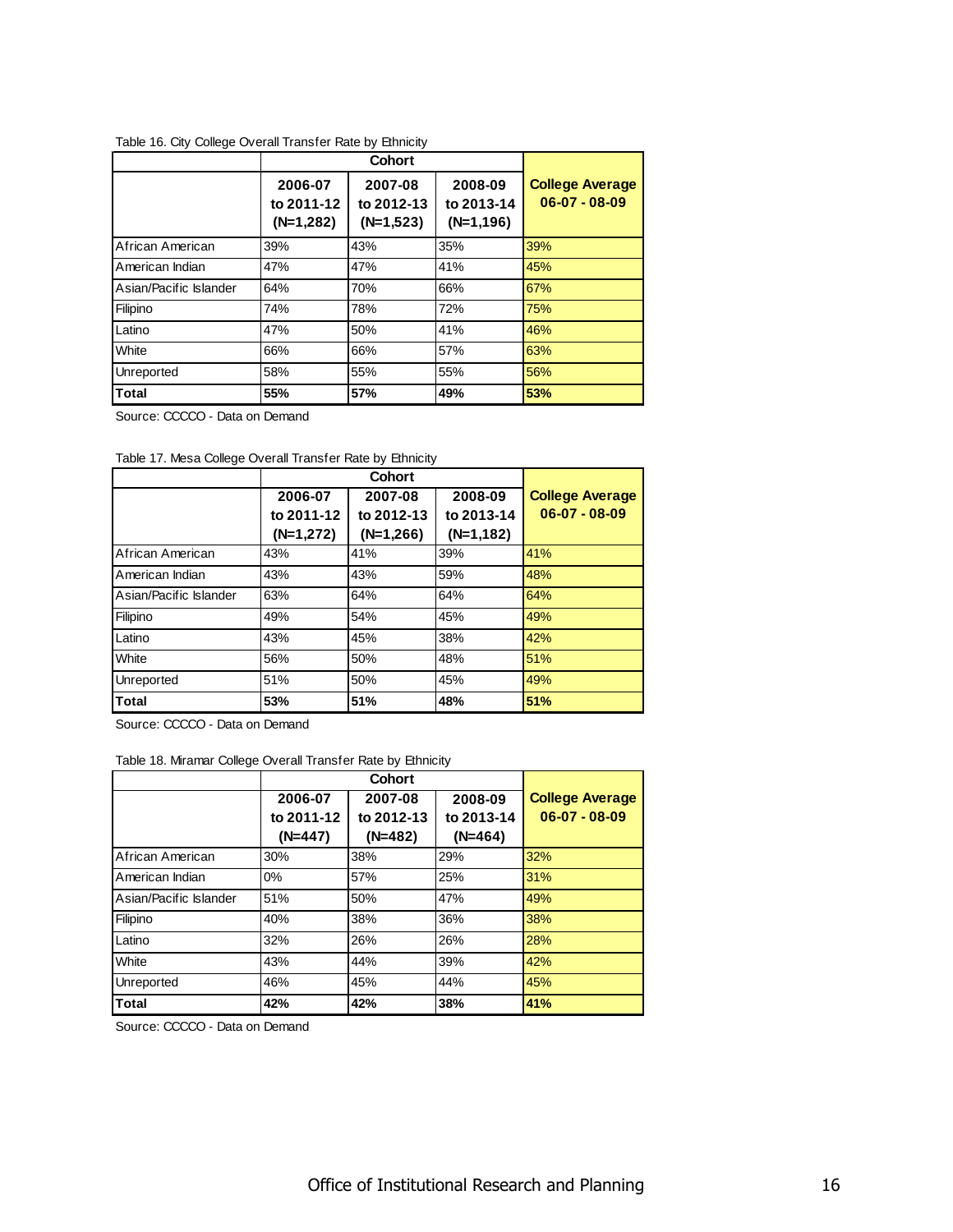#### *Transfer Rate by Gender*

Overall, the transfer rates for females (54%) are higher than males (47%) for all three colleges. The three individual colleges follow this transfer rate pattern in gender with City College having the largest percentage difference between females and males (females 57%, males 49%, on average).

|                   | 2006-07     | 2007-08      | 2008-09     | <b>College Average</b> |
|-------------------|-------------|--------------|-------------|------------------------|
|                   | to 2011-12  | to 2012-13   | to 2013-14  | $06-07 - 08-09$        |
|                   | $(N=2,878)$ | $(N=3, 153)$ | $(N=2,692)$ |                        |
| Female            | 55%         | 57%          | 49%         | 54%                    |
| Male              | 48%         | 48%          | 44%         | 47%                    |
| <b>Unreported</b> | 0%          | 0%           | 0%          | 0%                     |
| <b>Total</b>      | 52%         | 53%          | 47%         | 50%                    |

| Table 19. All Colleges Overall Transfer Rate by Gender |  |  |  |  |
|--------------------------------------------------------|--|--|--|--|
|--------------------------------------------------------|--|--|--|--|

Source: CCCCO - Data on Demand

Table 20. City College Overall Transfer Rate by Gender

|            | 2006-07     | 2007-08     | 2008-09     | <b>College Average</b> |
|------------|-------------|-------------|-------------|------------------------|
|            | to 2011-12  | to 2012-13  | to 2013-14  | $06-07 - 08-09$        |
|            | $(N=1,282)$ | $(N=1,523)$ | $(N=1,196)$ |                        |
| Female     | 57%         | 61%         | 51%         | 57%                    |
| Male       | 51%         | 50%         | 45%         | 49%                    |
| Unreported | $0\%$       |             | 0%          | 0%                     |
| Total      | 55%         | 57%         | 49%         | 53%                    |

Source: CCCCO - Data on Demand

Table 21. Mesa College Overall Transfer Rate by Gender

|                   | 2006-07     | 2007-08     | 2008-09     | <b>College Average</b> |
|-------------------|-------------|-------------|-------------|------------------------|
|                   | to 2011-12  | to 2012-13  | to 2013-14  | $06-07 - 08-09$        |
|                   | $(N=1,272)$ | $(N=1,266)$ | $(N=1,182)$ |                        |
| Female            | 55%         | 55%         | 49%         | 53%                    |
| Male              | 51%         | 48%         | 47%         | 48%                    |
| <b>Unreported</b> | 0%          | 0%          | 0%          | 0%                     |
| <b>ITotal</b>     | 53%         | 51%         | 48%         | 51%                    |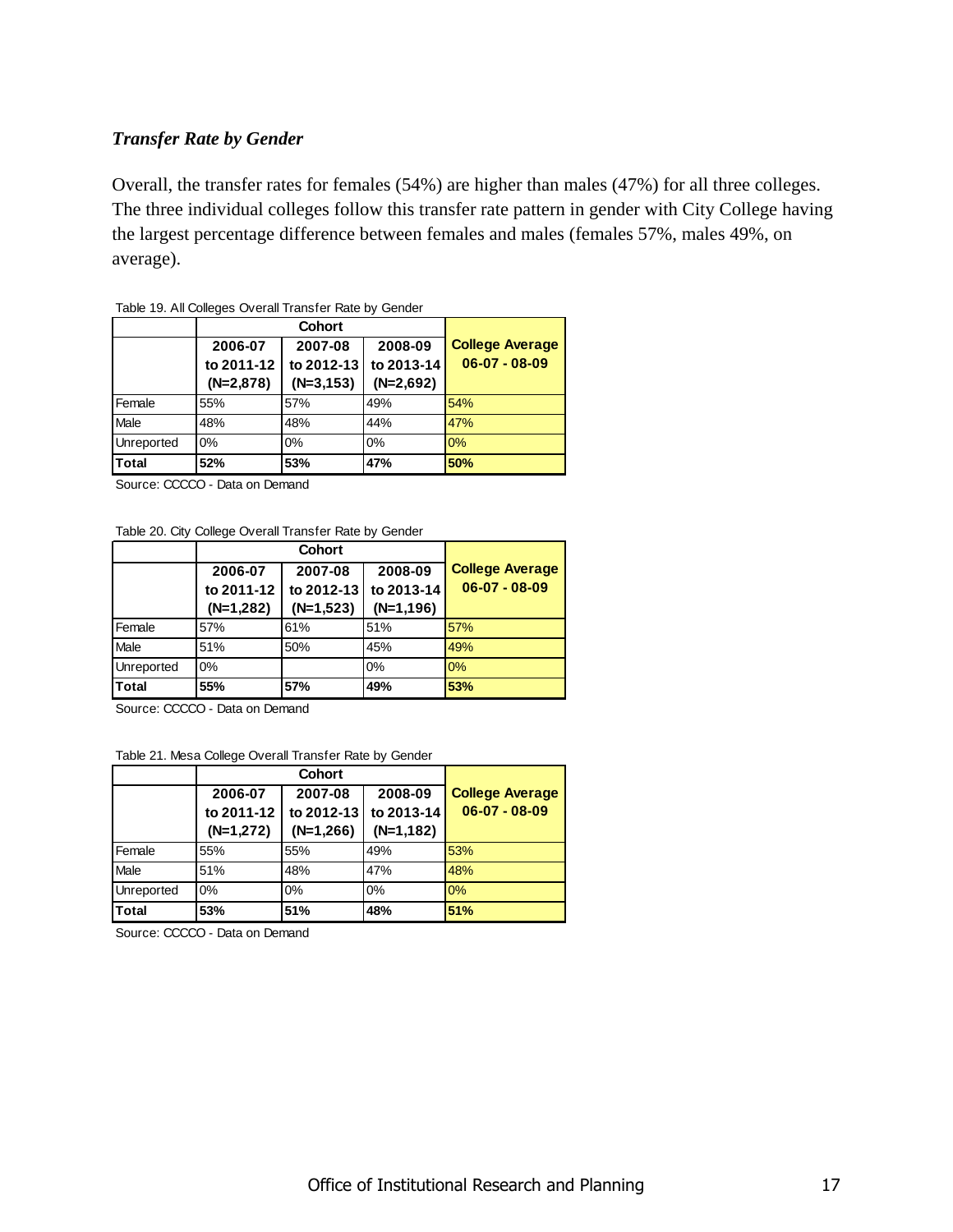|  |  | Table 22. Miramar College Overall Transfer Rate by Gender |  |  |
|--|--|-----------------------------------------------------------|--|--|
|  |  |                                                           |  |  |

|            | 2006-07                 | 2007-08                 | 2008-09                 | <b>College Average</b> |
|------------|-------------------------|-------------------------|-------------------------|------------------------|
|            | to 2011-12<br>$(N=447)$ | to 2012-13<br>$(N=482)$ | to 2013-14<br>$(N=464)$ | $06-07 - 08-09$        |
| Female     | 46%                     | 43%                     | 39%                     | 43%                    |
| Male       | 38%                     | 41%                     | 38%                     | 39%                    |
| Unreported | $0\%$                   | $0\%$                   | $0\%$                   | 0%                     |
| Total      | 42%                     | 42%                     | 38%                     | 41%                    |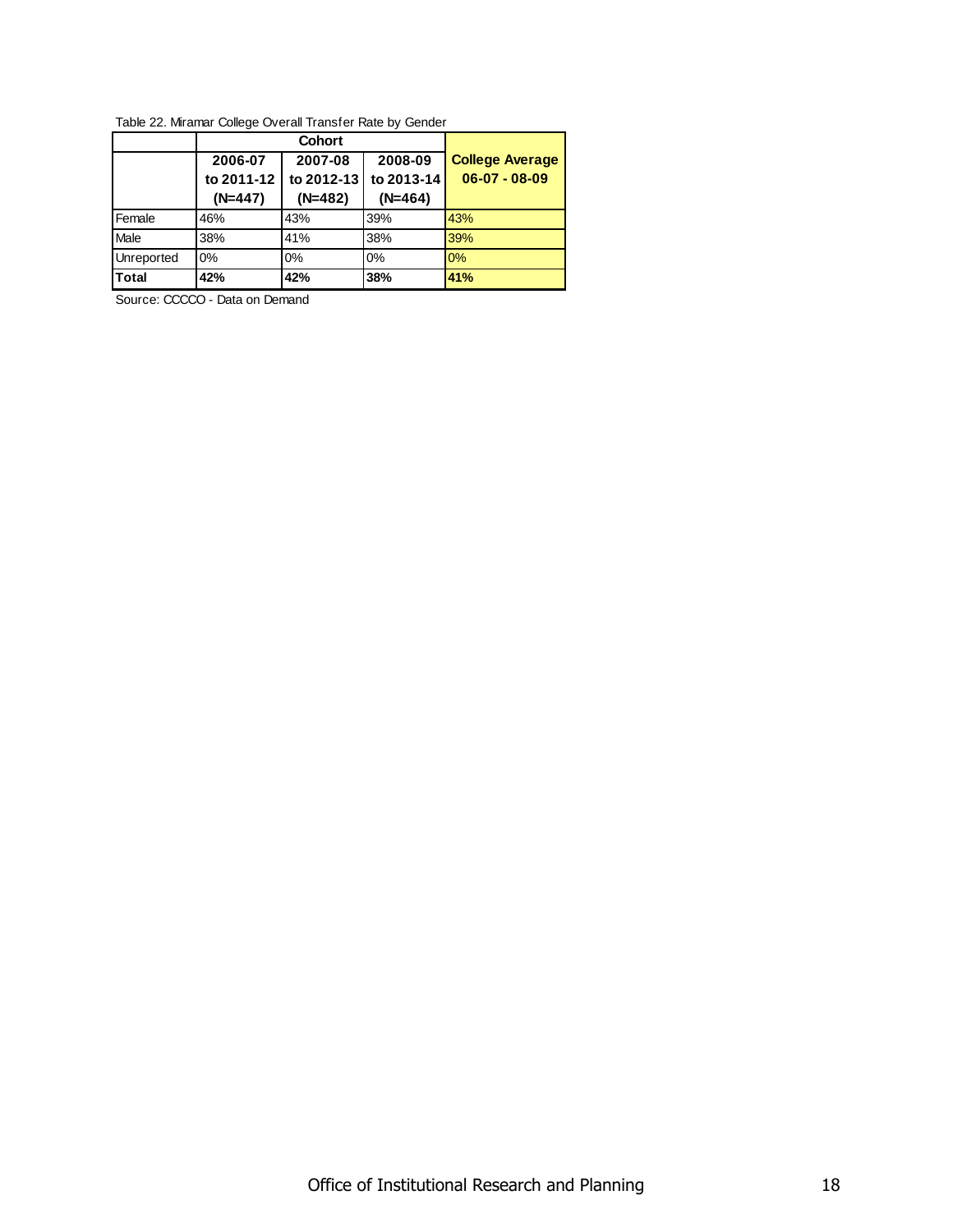#### **Transfer Prepared Rate**

This section of the report includes overall transfer rate with the addition of transfer prepared rates. Students who completed 60 UC/CSU transferable units, but did not transfer or obtain an associate's degree are considered transfer prepared.

With the addition of transfer prepared students the transfer rate for the three colleges increased starting with the 2006-07 cohort (57%) to the 2008-09 cohort (58%). The combined transfer rate for City College/ECC decreased from the first cohort in 2006-07 (59%) to the final cohort 2008- 09 (53%). The combined transfer rate for Mesa College also decreased from the first cohort in 2006-07 (58%) to the final cohort 2008-09 (54%). The transfer rate at Miramar College decreased from the first cohort 2006-07 (46%) to the final cohort in 2008-09 (45%). On average, the transfer rate would have increased by an additional 5% points (50% to 55%) when transfer prepared students were added.



#### Figure 7. Combined Transfer Prepared Rate by College



|                     | Cohort                         |                 |                       |                                      |                       |        |                                              |                   |               | <b>College</b><br>Average |
|---------------------|--------------------------------|-----------------|-----------------------|--------------------------------------|-----------------------|--------|----------------------------------------------|-------------------|---------------|---------------------------|
|                     | 2006-07<br>to 2011-12          |                 | 2007-08<br>to 2012-13 |                                      | 2008-09<br>to 2013-14 |        | $06-07 - 08-$<br>09                          |                   |               |                           |
|                     | Actual<br>Transfers   Prepared | <b>Transfer</b> | <b>Combin</b>         | Actual<br>ed Rate Transfers Prepared | <b>Transfer</b>       | Combin | Actual<br>ed Rate Transfers Prepared ed Rate | <b>Transfer I</b> | <b>Combin</b> |                           |
| City College/ECC    | .282                           | 88              | 59%                   | 1,523                                | 113                   | 61%    | 1.196                                        | 109               | 53%           | 58%                       |
| Mesa College        | 1.272                          | 137             | 58%                   | 1,266                                | 143                   | 57%    | 1.182                                        | 156               | 54%           | 57%                       |
| Miramar College     | 447                            | 44              | 46%                   | 482                                  | 63                    | 48%    | 464                                          | 82                | 45%           | 46%                       |
| <b>All Colleges</b> | 2,878                          | 257             | 57%                   | 3,153                                | 300                   | 58%    | 2,692                                        | 319               | 52%           | 55%                       |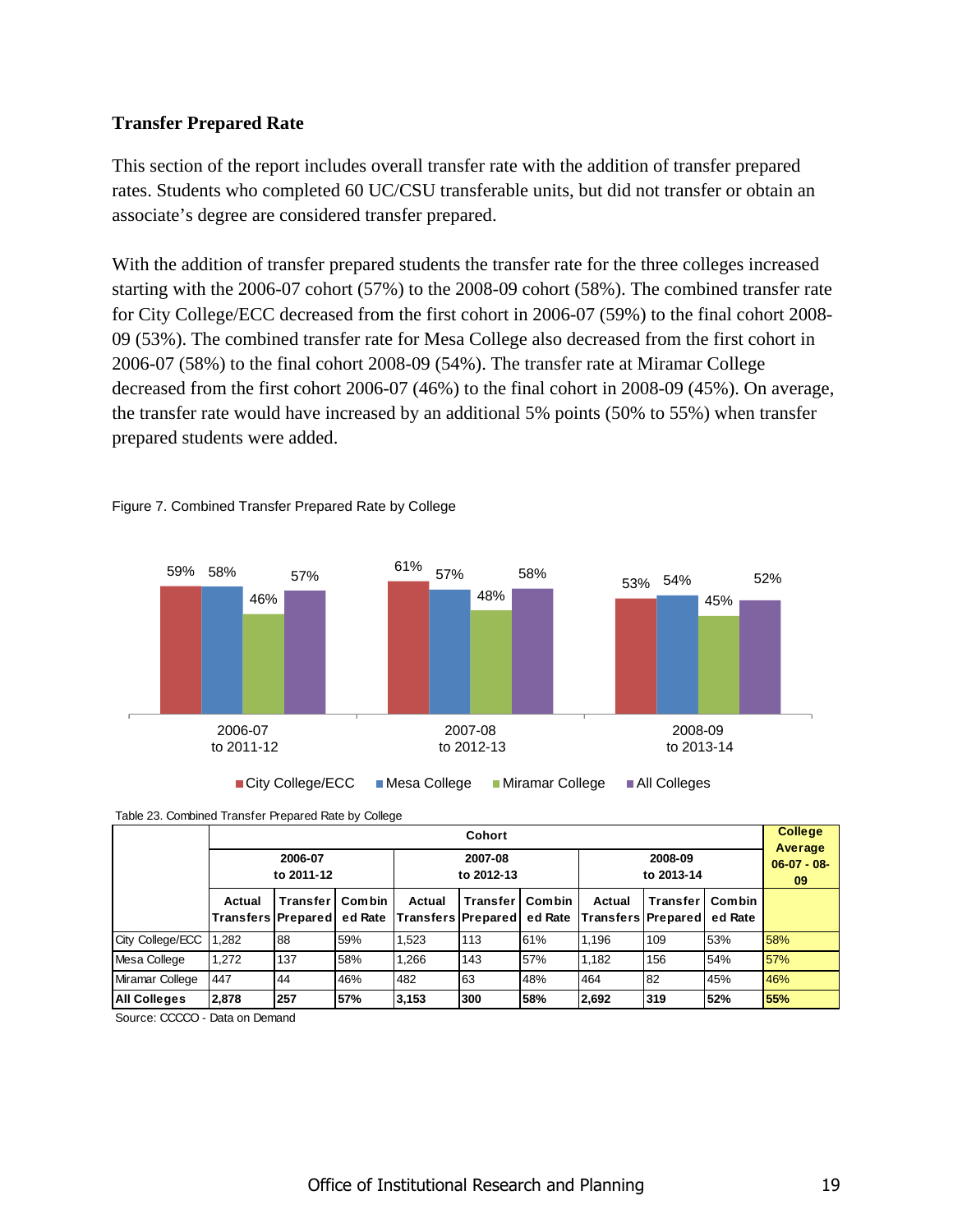## *Transfer Prepared Rate by Ethnicity and Gender*

|                        | 2006-07     | 2007-08     | 2008-09     | <b>College Average</b> |
|------------------------|-------------|-------------|-------------|------------------------|
|                        | to 2011-12  | to 2012-13  | to 2013-14  | $06-07 - 08-09$        |
|                        | $(N=2,558)$ | $(N=2,989)$ | $(N=3,138)$ |                        |
| African American       | 45%         | 47%         | 39%         | 44%                    |
| American Indian        | 46%         | 49%         | 56%         | 50%                    |
| Asian/Pacific Islander | 66%         | 68%         | 66%         | 67%                    |
| Filipino               | 59%         | 63%         | 62%         | 61%                    |
| Latino                 | 50%         | 52%         | 44%         | 49%                    |
| White                  | 60%         | 60%         | 54%         | 58%                    |
| Unreported             | 58%         | 57%         | 52%         | 56%                    |
| Total                  | 57%         | 58%         | 52%         | 55%                    |

Table 24. All Colleges Combined Transfer Prepared Rate by Ethnicity

Source: CCCCO - Data on Demand

Table 25. All Colleges Combined Transfer Prepared Rate by Gender

|              | 2006-07  | 2007-08     | 2008-09     | <b>College Average</b> |
|--------------|----------|-------------|-------------|------------------------|
|              | to 2011- | to 2012-13  | to 2013-14  | $06-07 - 08-09$        |
|              | 12       | $(N=2,989)$ | $(N=3,138)$ |                        |
| Female       | 59%      | 62%         | 54%         | 58%                    |
| Male         | 53%      | 53%         | 50%         | 52%                    |
| Unreported   | 0%       | 0%          | 0%          | 0%                     |
| <b>Total</b> | 57%      | 58%         | 52%         | 55%                    |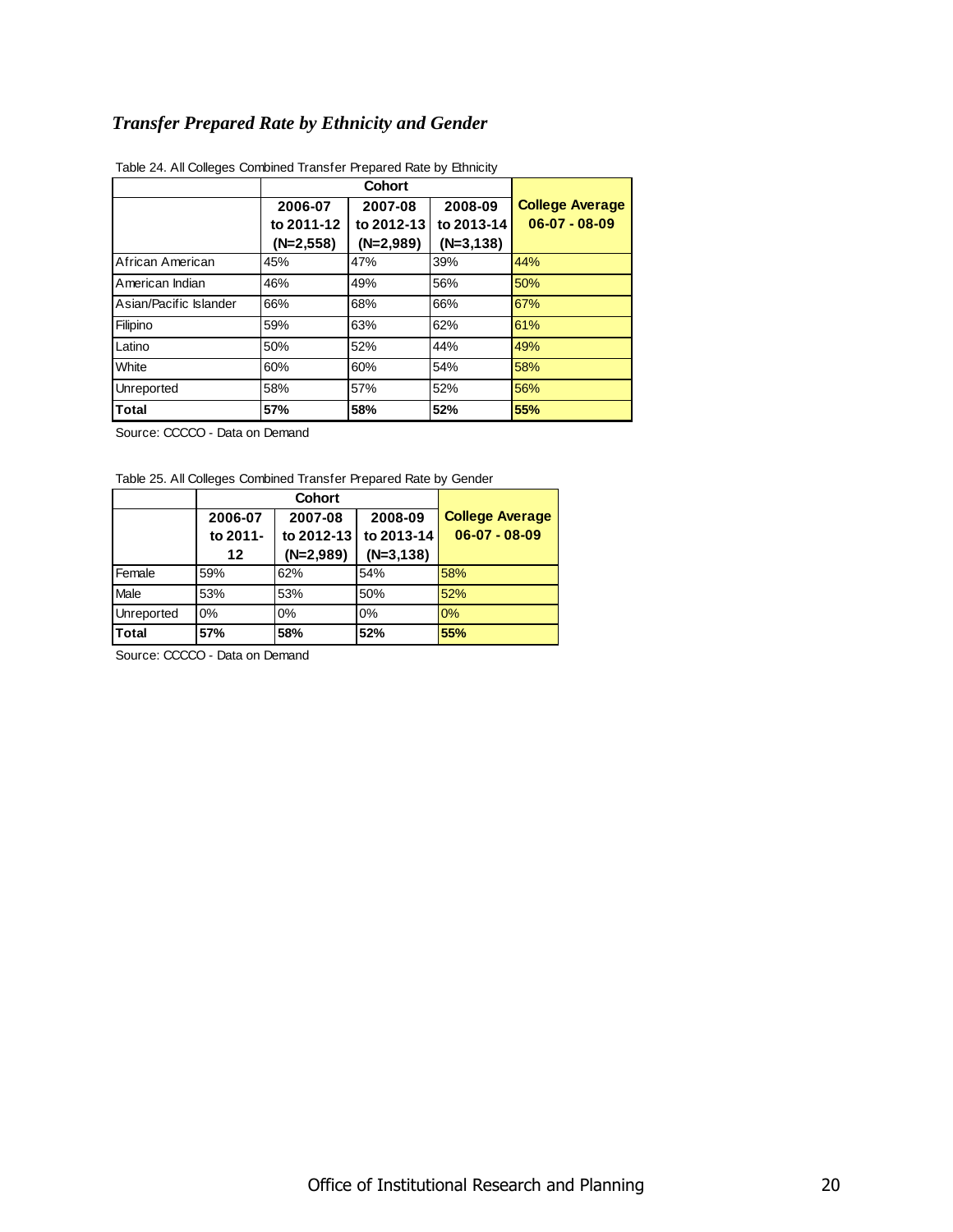#### References

- California Community Colleges Chancellor's Office. (2011). *Advancing student success in California community colleges: The recommendations of the California community colleges student success task force.* Retrieved March 6, 2012, http://californiacommunitycolleges.cccco.edu/Portals/0/Executive/StudentSuccessTaskFo rce/SSTF\_Final\_Report\_1-17-12\_Print.pdf
- Flynn, P. (2012, May 1). UCSD end community college transfer guarantee. *San Diego Union-Tribune.* Retrieved from http://www.utsandiego.com
- Moore, C., & Shulock, N. (2010). *Divided we fail: Improving completion and closing racial gaps in California's community colleges*. Sacramento, CA: Institute for Higher Education Leadership & Policy.
- Moore, C., Shulock, N., & Offenstein, J. (2009). *Steps to success: Analyzing milestone achievement to improve community college student outcomes*. Sacramento, CA: Institute for Higher Education Leadership & Policy.
- San Diego Community College District Office of Research and Planning (2014*). San Diego Community College District Fact Book.* San Diego: Author.
- Sheldon, C. Q. (2009). Predictors of transfer to 4-year, for profit institutions. *Community College Review, 37*(1), 34-51.

Student Transfer Achievement Reform Act of 2010, SB. 1440, (2010).

van Ommeren, A. (2011). The For-Profit Transfer Path: A Comparison of California Community College Transfer Students. *The Journal of Applied Research in the Community College*, *18*(2), 52-62.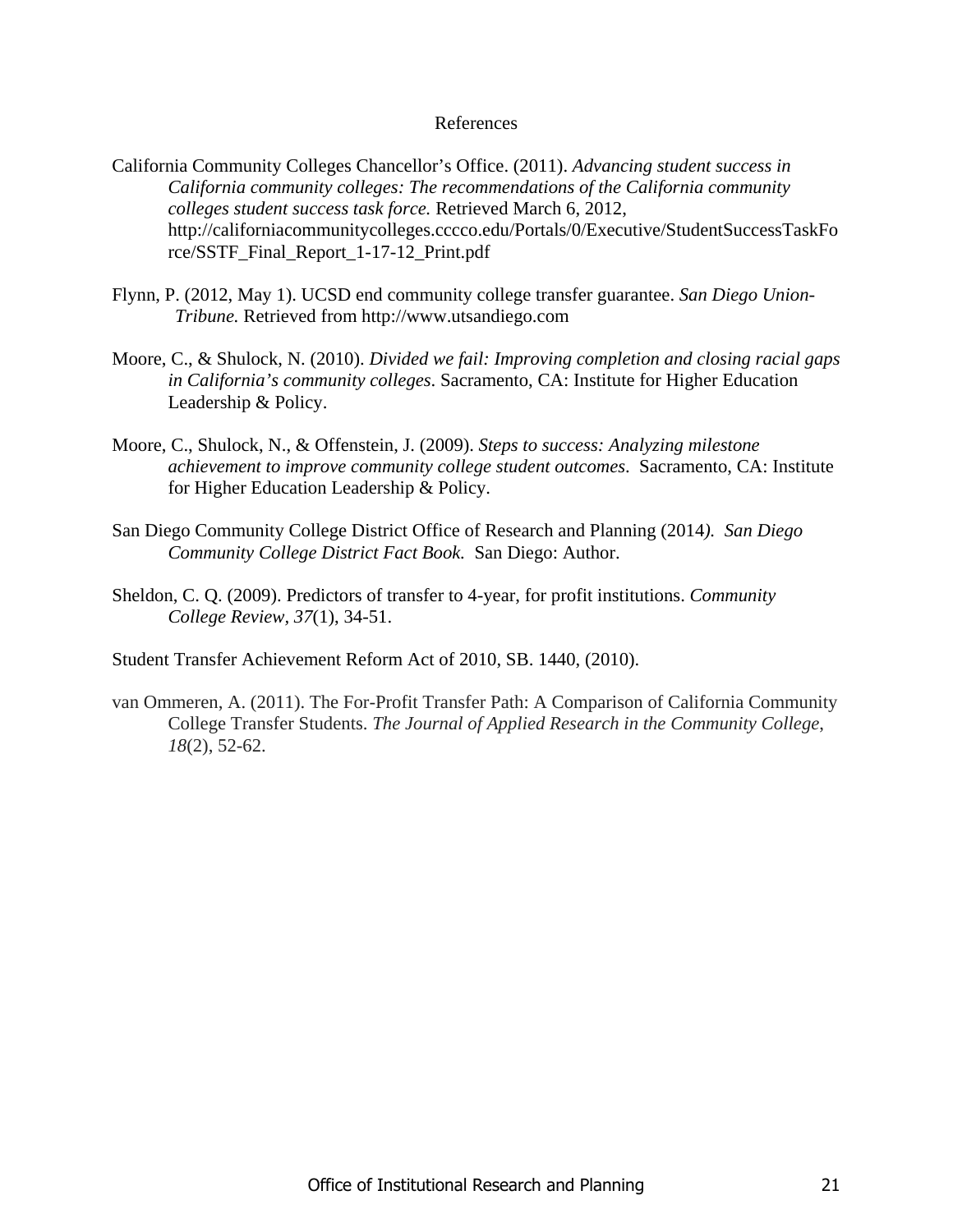# **Addendum**

## **All Transfer Institutions for 2013/14**

| רו ויונוס וטוסוטווטווס וטוב וואסווי<br><b>College Name</b> | <b>Count</b> | <b>Percent</b> |
|------------------------------------------------------------|--------------|----------------|
| SAN DIEGO STATE UNIVERSITY                                 | 1,040        | 31.0%          |
| UNIVERSITY OF CALIFORNIA-SAN DIEGO                         | 299          | 8.9%           |
| NATIONAL UNIVERSITY                                        | 236          | 7.0%           |
| CALIFORNIA STATE UNIVERSITY - SAN MARCOS                   | 112          | 3.3%           |
| UNIVERSITY OF PHOENIX                                      | 70           | 2.1%           |
| UNIVERSITY OF SAN DIEGO                                    | 70           | 2.1%           |
| UNIVERSITY OF CALIFORNIA - BERKELEY                        | 57           | 1.7%           |
| CALIFORNIA STATE UNIVERSITY - LONG BEACH                   | 49           | 1.5%           |
| ARIZONA STATE UNIVERSITY                                   | 47           | 1.4%           |
| CALIFORNIA STATE UNIVERSITY- NORTHRIDGE                    | 45           | 1.3%           |
| UNIVERSITY OF CALIFORNIA-LOS ANGELES                       | 44           | 1.3%           |
| SAN FRANCISCO STATE UNIVERSITY                             | 43           | 1.3%           |
| UNIVERSITY OF CALIFORNIA-SANTA BARBARA                     | 36           | 1.1%           |
| ASHFORD UNIVERSITY                                         | 32           | 1.0%           |
| UNIVERSITY OF CALIFORNIA-DAVIS                             | 31           | 0.9%           |
| HUMBOLDT STATE UNIVERSITY                                  | 29           | 0.9%           |
| CALIFORNIA STATE UNIVERSITY - SACRAMENTO                   | 26           | 0.8%           |
| UNIVERSITY OF CALIFORNIA - IRVINE                          | 25           | 0.7%           |
| SAN JOSE STATE UNIVERSITY                                  | 24           | 0.7%           |
| CALIFORNIA POLYTECHNIC STATE UNIVERSITY                    | 22           | 0.7%           |
| CALIFORNIA STATE UNIVERSITY - CHICO                        | 22           | 0.7%           |
| POINT LOMA NAZARENE UNIVERSITY                             | 22           | 0.7%           |
| CALIFORNIA STATE UNIVERSITY - LOS ANGELE                   | 21           | 0.6%           |
| ITT TECHNICAL INSTITUTE                                    | 20           | 0.6%           |
| CALIFORNIA STATE POLYTECHNIC                               | 19           | 0.6%           |
| CALIFORNIA STATE UNIVERSITY - DOMINGUEZ                    | 18           | 0.5%           |
| CALIFORNIA STATE UNIVERSITY - FULLERTON                    | 17           | 0.5%           |
| <b>DEVRY UNIVERSITY</b>                                    | 17           | 0.5%           |
| UNIVERSITY OF CALIFORNIA-SANTA CRUZ                        | 17           | 0.5%           |
| CALIFORNIA STATE UNIVERSITY - EAST BAY                     | 16           | 0.5%           |
| COLLEGE OF SOUTHERN NEVADA                                 | 16           | 0.5%           |
| UNIVERSITY OF SOUTHERN CALIFORNIA                          | 16           | 0.5%           |
| AMERICAN PUBLIC UNIVERSITY SYSTEM                          | 15           | 0.4%           |
| <b>GRAND CANYON UNIVERSITY</b>                             | 15           | 0.4%           |
| UNIVERSITY OF MARYLAND - UNIVERSITY COLL                   | 15           | 0.4%           |
| UNIVERSITY OF NEVADA LAS VEGAS                             | 15           | 0.4%           |
| <b>CALIFORNIA COLLEGE</b>                                  | 14           | 0.4%           |
| UNIVERSITY OF REDLANDS - DEGREE SEEKING                    | 14           | 0.4%           |
| UNIVERSITY OF CALIFORNIA - RIVERSIDE                       | 13           | 0.4%           |
| UNIVERSITY OF HAWAII AT MANOA                              | 13           | 0.4%           |
| UNIVERSITY OF ST AUGUSTINE FOR HLTH SCIE                   | 12           | 0.4%           |
| CALIFORNIA STATE UNIVERSITY - MONTEREY B                   | 11           | 0.3%           |
| EMBRY-RIDDLE AERONAUTICAL UNIV.-WORLDWID                   | 11           | 0.3%           |
| NORTHERN ARIZONA UNIVERSITY                                | 10           | 0.3%           |
| SOUTHERN NEW HAMPSHIRE-09WEEK                              | 10           | 0.3%           |
| PENNSYLVANIA STATE UNIVERSITY                              | 9            | 0.3%           |
| ALLIANT INTERNATIONAL UNIVERSITY                           | 8            | 0.2%           |
| <b>LIBERTY UNIVERSITY</b>                                  | 8            | 0.2%           |
| UNIVERSITY OF NEVADA-RENO                                  | 8            | 0.2%           |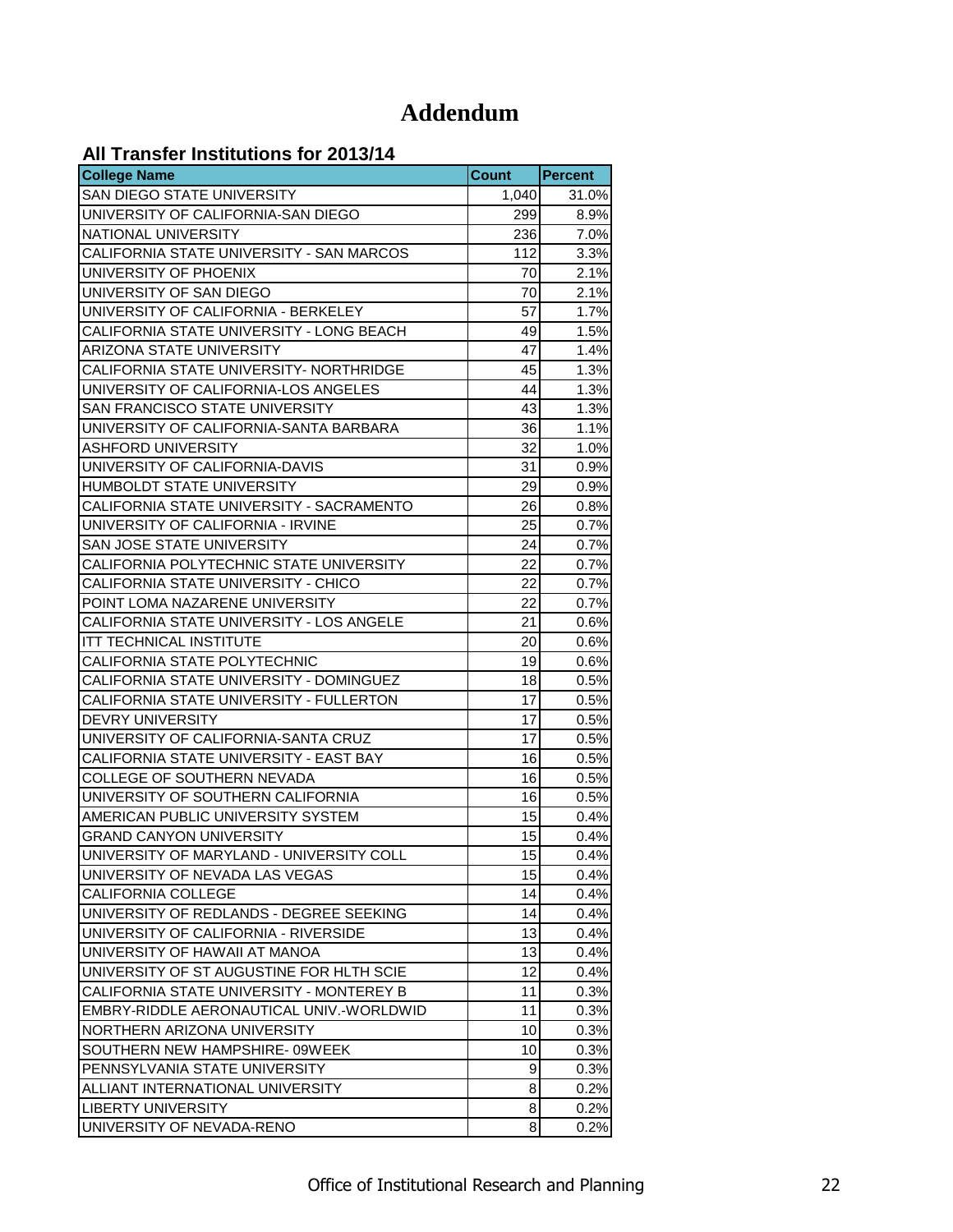| <b>College Name</b>                        | <b>Count</b>              | <b>Percent</b> |
|--------------------------------------------|---------------------------|----------------|
| <b>BRANDMAN UNIVERSITY</b>                 | 7                         | 0.2%           |
| CALIFORNIA STATE UNIVERSITY - BAKERSFIEL   | 7                         | 0.2%           |
| SONOMA STATE UNIVERSITY                    | 7                         | 0.2%           |
| SOUTHERN ILLINOIS UNIVERSITY CARBONDALE    | 7                         | 0.2%           |
| UNIVERSITY OF ARIZONA                      | $\overline{7}$            | 0.2%           |
| <b>BOISE STATE UNIVERSITY</b>              | 6                         | 0.2%           |
| COLORADO TECHNICAL UNIVERSITY - ONLINE     | 6                         | 0.2%           |
| COLUMBIA COLLEGE ADULT8WK UNDERGRAD        | 6                         | 0.2%           |
| UNIVERSITY OF SAN FRANCISCO                | 6                         | 0.2%           |
| ACADEMY OF ART UNIVERSITY                  | 5                         | 0.1%           |
| ARGOSY UNIVERSITY - SAN DIEGO              | 5                         | 0.1%           |
| CALIFORNIA STATE UNIV CHANNEL ISLANDS      | 5                         | 0.1%           |
| CALIFORNIA STATE UNIVERSITY - FRESNO       | 5                         | 0.1%           |
| CALIFORNIA STATE UNIVERSITY - SAN BERNAR   | 5                         | 0.1%           |
| <b>GRAND CANYON UNIVERSITY-TRADITIONAL</b> | 5                         | 0.1%           |
| <b>MUSICIANS INSTITUTE</b>                 | 5                         | 0.1%           |
| NORTHWEST FLORIDA STATE COLLEGE            | 5                         | 0.1%           |
| THE OHIO STATE UNIVERSITY                  | 5                         | 0.1%           |
| <b>WOODBURY UNIVERSITY</b>                 | 5                         | 0.1%           |
| AZUSA PACIFIC UNIVERSITY                   | 4                         | 0.1%           |
| <b>BRIGHAM YOUNG UNIVERSITY</b>            | 4                         | 0.1%           |
| CONCORDIA UNIVERSITY - IRVINE              | 4                         | 0.1%           |
| <b>CORNELL UNIVERSITY</b>                  | 4                         | 0.1%           |
| HAWAII PACIFIC UNIVERSITY                  | 4                         | 0.1%           |
| <b>KAPLAN UNIVERSITY</b>                   | 4                         | 0.1%           |
| <b>OLYMPIC COLLEGE</b>                     | 4                         | 0.1%           |
| PORTLAND STATE UNIVERSITY                  | 4                         | 0.1%           |
| UNIVERSITY OF ALABAMA                      | 4                         | 0.1%           |
| <b>VALENCIA COLLEGE</b>                    | 4                         | 0.1%           |
| <b>BELLEVUE COLLEGE</b>                    | 3                         | 0.1%           |
| CALIFORNIA BAPTIST UNIVERSITY - UNDERGRAD  | 3                         | 0.1%           |
| CALIFORNIA COLLEGE OF THE ARTS             | $\overline{3}$            | 0.1%           |
| <b>CARNEGIE MELLON UNIVERSITY</b>          | 3                         | 0.1%           |
| <b>EAST CENTRAL UNIVERSITY</b>             | 3                         | 0.1%           |
| <b>EXCELSIOR COLLEGE</b>                   | ω                         | 0.1%           |
| FLORIDA STATE COLLEGE AT JACKSONVILLE      | 3                         | 0.1%           |
| GEORGIA INSTITUTE OF TECHNOLOGY            | 3                         | 0.1%           |
| HARVARD UNIVERSITY                         | 3                         | 0.1%           |
| <b>JOHNSON &amp; WALES UNIVERSITY</b>      | 3                         | 0.1%           |
| LOYOLA UNIVERSITY CHICAGO                  | 3                         | 0.1%           |
| <b>MERCY COLLEGE</b>                       | 3                         | 0.1%           |
| METROPOLITAN STATE UNIVERSITY OF DENVER    | 3                         | 0.1%           |
| MIAMI DADE COLLEGE                         | $\overline{3}$            | 0.1%           |
| NEWSCHOOL OF ARCHITECTURE AND DESIGN       | 3                         | 0.1%           |
| OREGON STATE UNIVERSITY                    | 3                         | 0.1%           |
| SAINT LOUIS UNIVERSITY                     | 3                         | 0.1%           |
| SOUTHERN UTAH UNIVERSITY                   | $\ensuremath{\mathsf{3}}$ | 0.1%           |
| UNITED EDUCATION INSTITUTE-CHULA VISTA     | 3                         | 0.1%           |
| UNIVERSITY OF HAWAII AT HILO               | 3                         | 0.1%           |
| UNIVERSITY OF LA VERNE SEM TRADITIONAL     | 3                         | 0.1%           |
| UNIVERSITY OF MARYLAND - COLLEGE PARK      | 3                         | 0.1%           |
| UNIVERSITY OF NEW MEXICO                   | 3                         | 0.1%           |
| UNIVERSITY OF OREGON                       | 3                         | 0.1%           |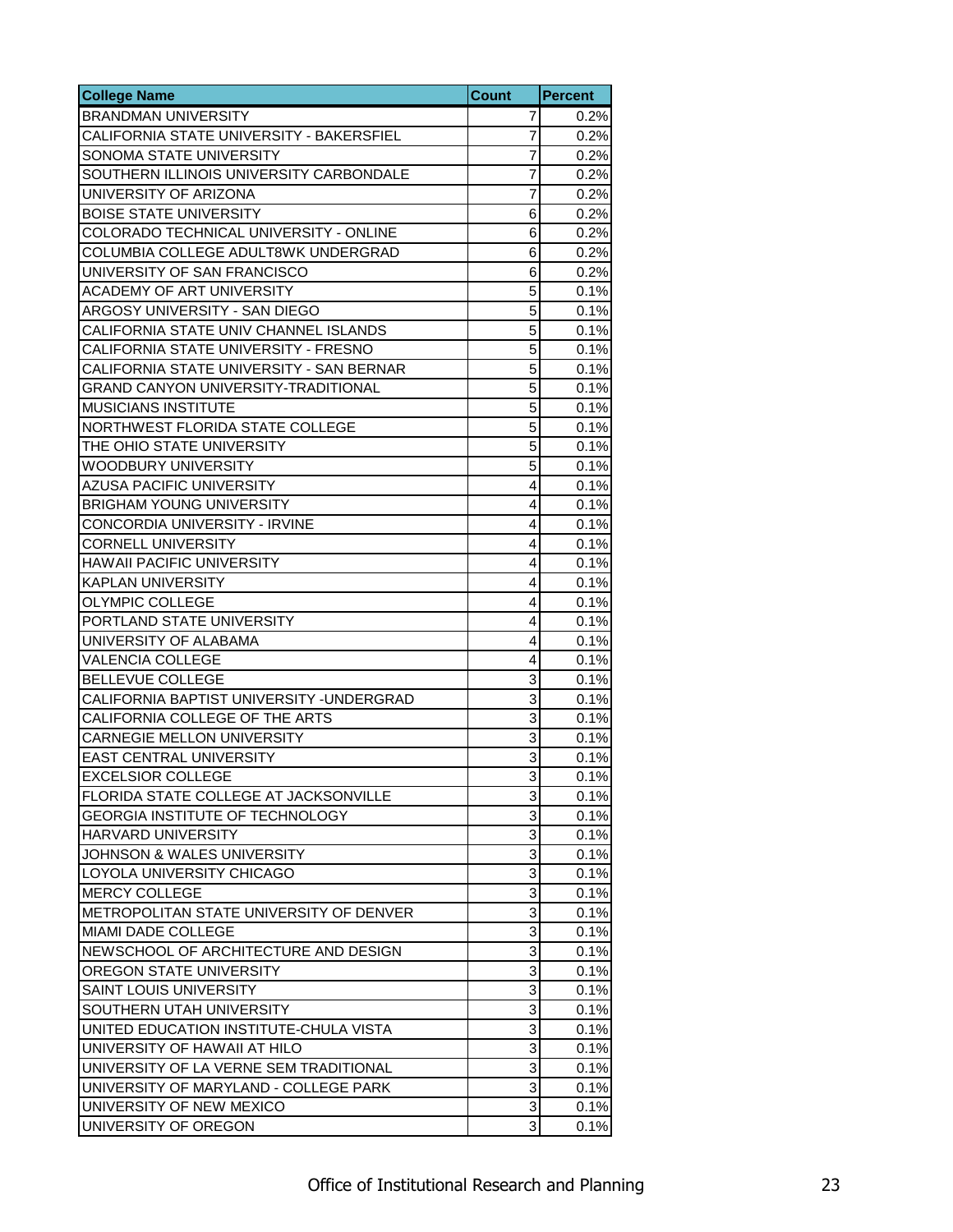| <b>College Name</b>                      | <b>Count</b>            | <b>Percent</b> |
|------------------------------------------|-------------------------|----------------|
| UNIVERSITY OF TEXAS AT EL PASO           | 3                       | 0.1%           |
| UNIVERSITY OF WASHINGTON - SEATTLE       | 3                       | 0.1%           |
| <b>BASTYR UNIVERSITY</b>                 | $\overline{2}$          | 0.1%           |
| <b>BELLEVUE UNIVERSITY</b>               | $\overline{2}$          | 0.1%           |
| <b>BENEDICT COLLEGE</b>                  | $\overline{c}$          | 0.1%           |
| <b>BOSTON UNIVERSITY</b>                 | $\overline{2}$          | 0.1%           |
| <b>BROOKS INSTITUTE</b>                  | $\overline{2}$          | 0.1%           |
| CALIFORNIA LUTHERAN UNIVERSITY           | $\overline{c}$          | 0.1%           |
| CALIFORNIA MARITIME ACADEMY              | $\overline{2}$          | 0.1%           |
| CHAPMAN UNIVERSITY-ORANGE                | $\overline{2}$          | 0.1%           |
| CITY UNIVERSITY OF SEATTLE               | $\overline{c}$          | 0.1%           |
| CUNY BROOKLYN COLLEGE                    | $\overline{c}$          | 0.1%           |
| EASTERN KENTUCKY UNIVERSITY              | $\overline{2}$          | 0.1%           |
| <b>EASTERN OREGON UNIVERSITY</b>         | $\overline{2}$          | 0.1%           |
| FLORIDA INTERNATIONAL UNIVERSITY         | $\overline{2}$          | 0.1%           |
| <b>GEORGETOWN UNIVERSITY</b>             | $\overline{2}$          | 0.1%           |
| <b>GEORGIA STATE UNIVERSITY</b>          | $\overline{c}$          | 0.1%           |
|                                          | $\overline{2}$          | 0.1%           |
| HOLY NAMES UNIVERSITY -TRADITIONAL       | $\overline{2}$          |                |
| <b>ILLINOIS STATE UNIVERSITY</b>         |                         | 0.1%           |
| INDIANA UNIVERSITY PURDUE UNIVERSITY IND | $\overline{c}$          | 0.1%           |
| LOUISIANA STATE UNIVERSITY - AG          | $\overline{2}$          | 0.1%           |
| MARSHALL B. KETCHUM UNIVERSITY           | $\overline{2}$          | 0.1%           |
| MINOT STATE UNIVERSITY                   | $\overline{\mathbf{c}}$ | 0.1%           |
| NEVADA STATE COLLEGE                     | $\overline{c}$          | 0.1%           |
| NEW MEXICO STATE UNIVERSITY-MAIN         | $\overline{2}$          | 0.1%           |
| NORTHEASTERN UNIVERSITY                  | $\overline{c}$          | 0.1%           |
| NORTHEASTERN UNIVERSITY - LAW/SPCS       | $\overline{2}$          | 0.1%           |
| NOTRE DAME DE NAMUR UNIVERSITY           | $\overline{2}$          | 0.1%           |
| OKLAHOMA STATE UNIVERSITY - STILLWATER/T | $\overline{2}$          | 0.1%           |
| OLD DOMINION UNIVERSITY                  | $\overline{c}$          | 0.1%           |
| PACIFIC UNIVERSITY                       | $\overline{2}$          | 0.1%           |
| PARK UNIVERSITY                          | $\overline{2}$          | 0.1%           |
| PITZER COLLEGE                           | $\overline{2}$          | 0.1%           |
| PRESENTATION COLLEGE                     | $\overline{c}$          | 0.1%           |
| <b>QUINCY UNIVERSITY</b>                 | $\overline{2}$          | 0.1%           |
| <b>SAM HOUSTON STATE UNIVERSITY</b>      | 2                       | 0.1%           |
| SEATTLE CENTRAL COMMUNITY COLLEGE        | $\overline{c}$          | 0.1%           |
| SOUTHWEST BAPTIST UNIVERSITY             | $\overline{c}$          | 0.1%           |
| ST CLOUD STATE UNIVERSITY                | $\overline{c}$          | 0.1%           |
| TEXAS STATE UNIVERSITY - SAN MARCOS      | $\overline{c}$          | 0.1%           |
| <b>TIFFIN UNIVERSITY</b>                 | $\overline{2}$          | 0.1%           |
| TOURO UNIVERSITY                         | $\overline{c}$          | 0.1%           |
| UNION INSTITUTE AND UNIVERSITY           | $\overline{2}$          | 0.1%           |
| UNIVERSITY OF ALASKA ANCHORAGE           | $\overline{c}$          | 0.1%           |
| UNIVERSITY OF CALIFORNIA - MERCED        | $\overline{\mathbf{c}}$ | 0.1%           |
| UNIVERSITY OF COLORADO DENVER            | $\overline{c}$          | 0.1%           |
| UNIVERSITY OF COLORADO BOULDER           | $\overline{2}$          | 0.1%           |
| UNIVERSITY OF DENVER - COLORADO          | $\overline{\mathbf{c}}$ | 0.1%           |
| UNIVERSITY OF HOUSTON-DOWNTOWN           | $\overline{c}$          | 0.1%           |
| UNIVERSITY OF ILLINOIS AT CHICAGO        | $\overline{\mathbf{c}}$ | 0.1%           |
| UNIVERSITY OF KENTUCKY                   | $\overline{c}$          | 0.1%           |
| UNIVERSITY OF MICHIGAN                   | $\overline{2}$          | 0.1%           |
| UNIVERSITY OF MINNESOTA-TWIN CITIES      | $\overline{\mathbf{c}}$ | 0.1%           |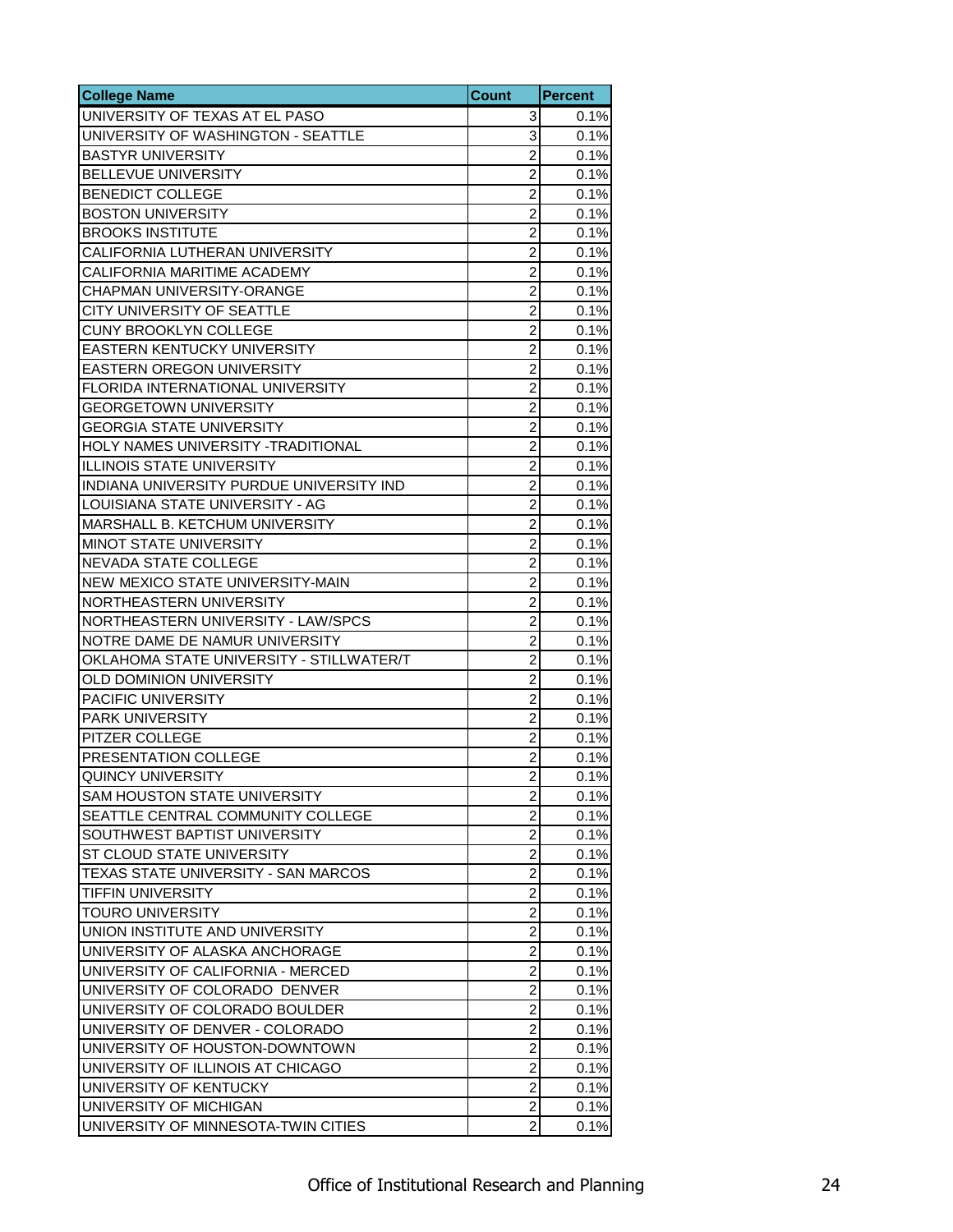| <b>College Name</b>                      | <b>Count</b>   | <b>Percent</b> |
|------------------------------------------|----------------|----------------|
| UNIVERSITY OF NORTH CAROLINA-GREENSBORO  | 2              | 0.1%           |
| UNIVERSITY OF NORTH CAROLINA-WILMINGTON  | $\overline{2}$ | 0.1%           |
| UNIVERSITY OF REDLANDS                   | $\overline{c}$ | 0.1%           |
| UNIVERSITY OF SOUTH ALABAMA              | $\overline{2}$ | 0.1%           |
| UNIVERSITY OF SOUTH FLORIDA              | $\overline{2}$ | 0.1%           |
| UNIVERSITY OF TEXAS ARLINGTON            | $\overline{c}$ | 0.1%           |
| UNIVERSITY OF TEXAS AT AUSTIN            | $\overline{c}$ | 0.1%           |
| UNIVERSITY OF THE INCARNATE WORD         | $\overline{2}$ | 0.1%           |
| UNIVERSITY OF THE PACIFIC                | $\overline{2}$ | 0.1%           |
| UNIVERSITY OF WISCONSIN - SUPERIOR       | $\overline{2}$ | 0.1%           |
| UNIVERSITY OF WISCONSIN - WHITEWATER     | $\overline{2}$ | 0.1%           |
| UTAH STATE UNIVERSITY                    | $\overline{c}$ | 0.1%           |
| VANGUARD UNIVERSITY OF SOUTHERN CALIFORN | $\overline{c}$ | 0.1%           |
| VIRGINIA COMMONWEALTH UNIVERSITY         | $\overline{2}$ | 0.1%           |
| WALDEN UNIVERSITY                        | $\overline{2}$ | 0.1%           |
| <b>WASHINGTON STATE UNIVERSITY</b>       | $\overline{c}$ | 0.1%           |
| <b>WEBER STATE UNIVERSITY</b>            | $\overline{2}$ | 0.1%           |
| WESTERN UNIVERSITY OF HEALTH SCIENCES    | $\overline{2}$ | 0.1%           |
| ABILENE CHRISTIAN UNIVERSITY             | 1              | 0.0%           |
| <b>ADAMS STATE UNIVERSITY</b>            | 1              | 0.0%           |
| ALLEGHENY COLLEGE                        | 1              | 0.0%           |
| AMERICAN COLLEGE OF TRADITIONAL CHINESE  | 1              | 0.0%           |
| AMERICAN INTERCONTINENTAL UNIVERSITY     | 1              | 0.0%           |
| AMERICAN UNIVERSITY                      | 1              | 0.0%           |
| <b>AUBURN UNIVERSITY</b>                 | 1              | 0.0%           |
| <b>AURORA UNIVERSITY</b>                 | 1              | 0.0%           |
| AUSTIN PEAY @ FORT CAMPBELL              | 1              | 0.0%           |
| <b>BARRY UNIVERSITY</b>                  | 1              | 0.0%           |
| <b>BAYLOR UNIVERSITY</b>                 | 1              | 0.0%           |
| <b>BECKER COLLEGE</b>                    | 1              | 0.0%           |
| BELLARMINE UNIVERSITY                    | 1              | 0.0%           |
| <b>BELMONT UNIVERSITY</b>                | 1              | $0.0\%$        |
| BERKLEE COLLEGE OF MUSIC                 | 1              | 0.0%           |
| <b>BIOLA UNIVERSITY</b>                  | 1              | 0.0%           |
| IBLUEFIELD COLLEGE                       | $\mathbf{1}$   | 0.0%           |
| BON SECOURS MEMORIAL COLLEGE OF NURSING  | 1              | 0.0%           |
| <b>BRAZOSPORT COLLEGE</b>                | 1              | 0.0%           |
| BRIGHAM YOUNG UNIVERSITY - IDAHO FALL/WI | 1              | 0.0%           |
| BRIGHAM YOUNG UNIVERSITY - IDAHO SPRING/ | 1              | 0.0%           |
| BRIGHAM YOUNG UNIVERSITY -IDAHO WINTER/S | 1              | 0.0%           |
| <b>BROWARD COLLEGE</b>                   | 1              | 0.0%           |
| <b>BROWN UNIVERSITY</b>                  | 1              | 0.0%           |
| CALIFORNIA INSTITUTE OF TECHNOLOGY       | 1              | 0.0%           |
| CALIFORNIA INSTITUTE OF THE ARTS         | 1              | 0.0%           |
| CALIFORNIA STATE UNIVERSITY - STANISLAUS | 1              | 0.0%           |
| <b>CAMPBELLSVILLE UNIVERSITY</b>         | 1              | 0.0%           |
| <b>CHADRON STATE COLLEGE</b>             | 1              | 0.0%           |
| CHAMBERLAIN COLLEGE OF NURSING           | 1              | 0.0%           |
| CHARTER OAK STATE COLLEGE                | 1              | 0.0%           |
| CLAREMONT GRADUATE UNIVERSITY            | 1              | 0.0%           |
| COE COLLEGE                              | 1              | 0.0%           |
| COLLEGE OF COASTAL GEORGIA               | 1              | 0.0%           |
| COLORADO CHRISTIAN UNIVERSITY            | 1              | 0.0%           |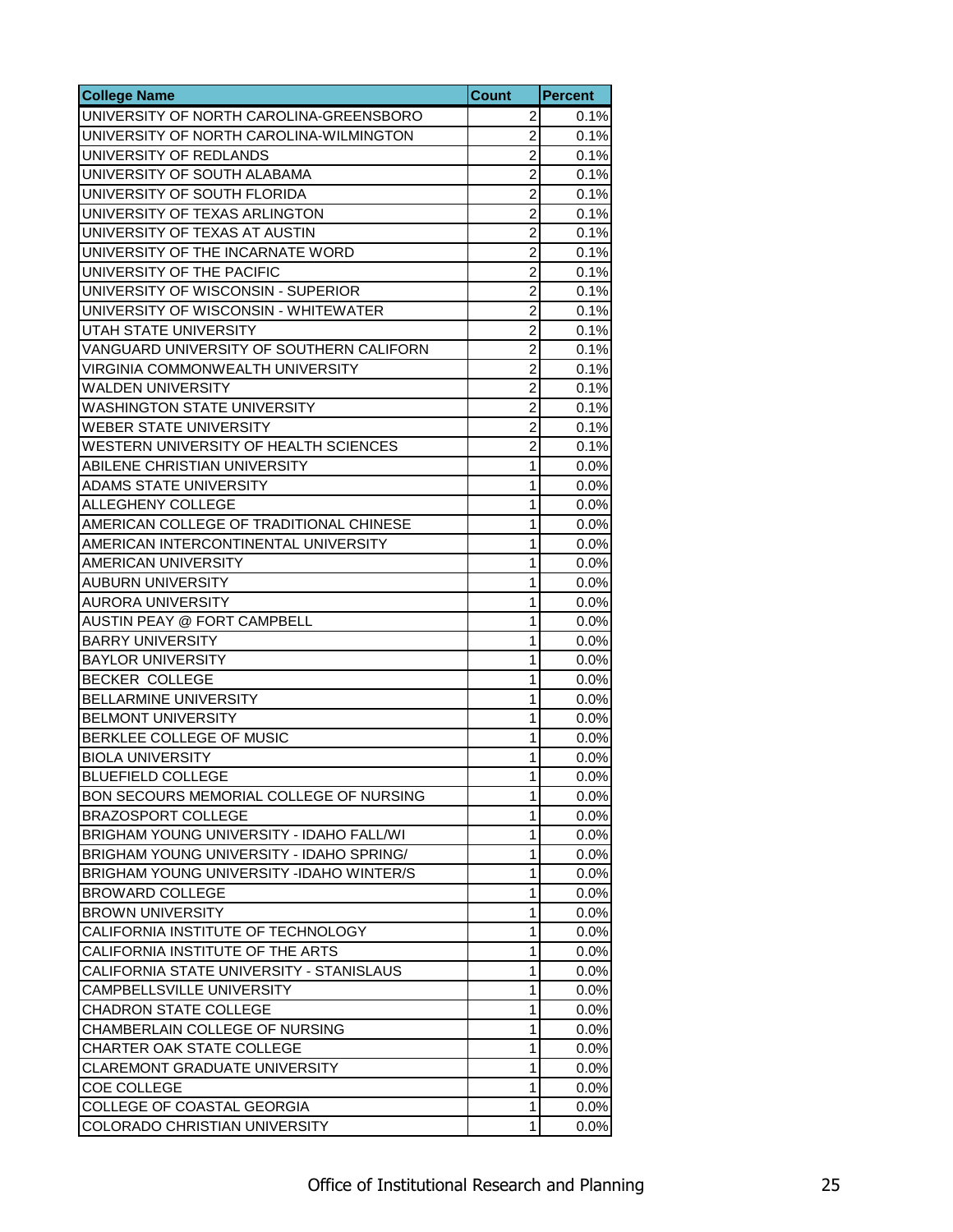| <b>College Name</b>                       | <b>Count</b> | <b>Percent</b> |
|-------------------------------------------|--------------|----------------|
| COLORADO STATE UNIVERSITY                 | 1            | 0.0%           |
| <b>CONCORDIA COLLEGE</b>                  | 1            | 0.0%           |
| CONCORDIA UNIVERSITY- WISCONSIN           | 1            | 0.0%           |
| <b>CREIGHTON UNIVERSITY</b>               | 1            | 0.0%           |
| <b>CUNY CITY COLLEGE</b>                  | 1            | 0.0%           |
| CUNY NEW YORK CITY COLLEGE OF TECHNOLOGY  | 1            | 0.0%           |
| DALLAS BAPTIST UNIVERSITY                 | 1            | 0.0%           |
| DEPAUL UNIVERSITY                         | 1            | 0.0%           |
| <b>DESALES UNIVERSITY</b>                 | 1            | 0.0%           |
| <b>DIXIE STATE UNIVERSITY</b>             | 1            | 0.0%           |
| DUKE UNIVERSITY NURSING                   | 1            | 0.0%           |
| DUKE UNIVERSITY MEDICAL                   | 1            | 0.0%           |
| EASTERN FLORIDA STATE COLLEGE             | 1            | 0.0%           |
| EASTERN WASHINGTON UNIVERSITY             | 1            | 0.0%           |
| <b>ECKERD COLLEGE</b>                     | 1            | 0.0%           |
| ECOTECH INSTITUTE - AURORA                | 1            | 0.0%           |
| EMBRY-RIDDLE AERONAUTICAL UNIVERSITY - A  | 1            | 0.0%           |
| EMBRY-RIDDLE AERONAUTICAL UNIVERSITY - D  | 1            | 0.0%           |
| EVEREST COLLEGE-FORT WORTH                | 1            | 0.0%           |
| <b>FLAGLER COLLEGE</b>                    | 1            | 0.0%           |
| FLORIDA INSTITUTE OF TECHNOLOGY - UNIV A  | 1            | 0.0%           |
| FLORIDA STATE UNIVERSITY                  | 1            | 0.0%           |
| FORT LEWIS COLLEGE                        | 1            | 0.0%           |
| <b>FRANKLIN UNIVERSITY</b>                | 1            | 0.0%           |
| <b>GALLAUDET UNIVERSITY</b>               | 1            | $0.0\%$        |
| <b>GLENVILLE STATE COLLEGE</b>            | 1            | 0.0%           |
| <b>GOLDEN GATE UNIVERSITY</b>             | 1            | 0.0%           |
| GOLDFARB SCHOOL OF NURSING                | 1            | 0.0%           |
| <b>GONZAGA UNIVERSITY</b>                 | 1            | 0.0%           |
| <b>GRAND VIEW UNIVERSITY</b>              | 1            | 0.0%           |
| <b>GRANITE STATE COLLEGE</b>              | 1            | 0.0%           |
| <b>GREAT BASIN COLLEGE</b>                | 1            | 0.0%           |
| <b>HARDING UNIVERSITY</b>                 | 1            | 0.0%           |
| HOPE INTERNATIONAL UNIVERSITY-TRADITIONA  | 1            | 0.0%           |
| <b>HOWARD UNIVERSITY</b>                  | $\mathbf{1}$ | 0.0%           |
| HUSTON-TILLOTSON UNIVERSITY               | 1            | 0.0%           |
| INDIANA UNIVERSITY BLOOMINGTON            | 1            | 0.0%           |
| <b>INDIANA UNIVERSITY EAST</b>            | 1            | 0.0%           |
| INDIANA WESLEYAN UNIVERSITY - APS U/G     | 1            | 0.0%           |
| <b>INTER AMERICAN UNIV PR- PONCE</b>      | 1            | 0.0%           |
| <b>IOWA STATE UNIVERSITY</b>              | 1            | 0.0%           |
| JACKSONVILLE UNIVERSITY                   | 1            | 0.0%           |
| <b>JARVIS CHRISTIAN COLLEGE</b>           | 1            | 0.0%           |
| JOHNS HOPKINS UNIVERSITY ARTS, SCIENCES E | 1            | 0.0%           |
| <b>KEAN UNIVERSITY</b>                    | 1            | 0.0%           |
| KELLER GRADUATE SCHOOL OF MANAGEMENT      | 1            | 0.0%           |
| <b>KENT STATE UNIVERSITY</b>              | 1            | 0.0%           |
| LA SIERRA UNIVERSITY                      | 1            |                |
| <b>LAKE FOREST COLLEGE</b>                | 1            | 0.0%<br>0.0%   |
| LAMAR UNIVERSITY - BEAUMONT               | 1            | $0.0\%$        |
| LEES-MCRAE COLLEGE                        | 1            | 0.0%           |
| LETOURNEAU UNIVERSITY                     | 1            | 0.0%           |
| LEWIS & CLARK COLLEGE OF ARTS & SCIENCES  | 1            | 0.0%           |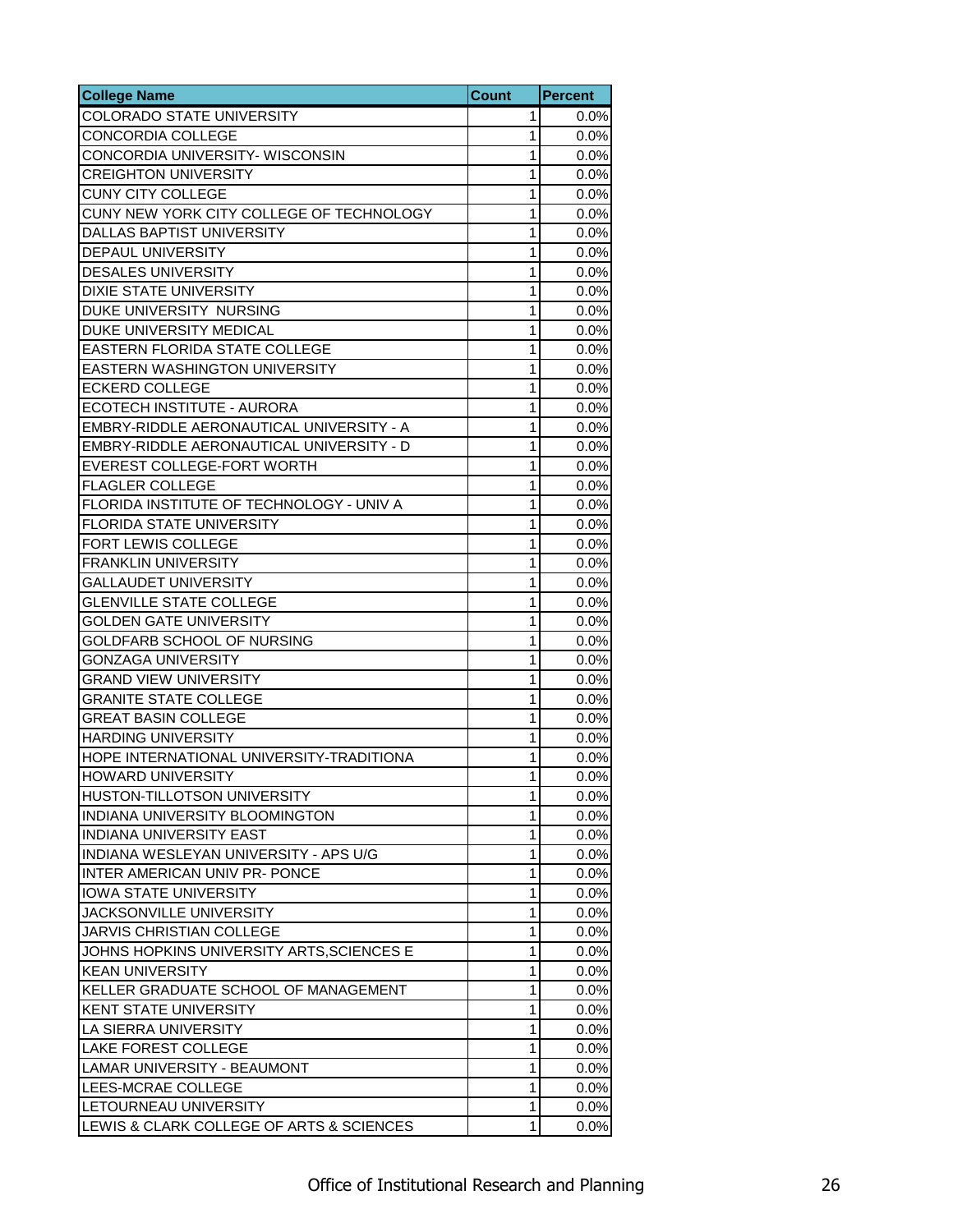| <b>College Name</b>                                                     | <b>Count</b> | <b>Percent</b> |
|-------------------------------------------------------------------------|--------------|----------------|
| LIFE CHIROPRACTIC COLLEGE - WEST                                        | 1            | 0.0%           |
| LINDENWOOD UNIVERSITY                                                   | 1            | 0.0%           |
| LOYOLA MARYMOUNT UNIVERSITY                                             | 1            | 0.0%           |
| <b>MARYLHURST UNIVERSITY</b>                                            | 1            | 0.0%           |
| MARYMOUNT CALIFORNIA UNIVERSITY                                         | 1            | 0.0%           |
| MASSACHUSETTS COLLEGE OF ART                                            | 1            | 0.0%           |
| MASSACHUSETTS COLLEGE OF PHARMACY                                       | 1            | 0.0%           |
| MASSACHUSETTS INSTITUTE OF TECHNOLOGY                                   | 1            | 0.0%           |
| MAUI COMMUNITY COLLEGE                                                  | 1            | 0.0%           |
| MCMURRY UNIVERSITY                                                      | 1            | 0.0%           |
| MCNALLY SMITH COLLEGE OF MUSIC                                          | 1            | 0.0%           |
| MEDICAL UNIV OF SOUTH CAROLINA                                          | 1            | 0.0%           |
| <b>METHODIST UNIVERSITY</b>                                             | 1            | 0.0%           |
| <b>MIAMI UNIVERSITY</b>                                                 | 1            | 0.0%           |
| MIDAMERICA NAZARENE UNIVERSITY                                          | 1            | 0.0%           |
| MIDDLE GEORGIA STATE COLLEGE                                            | 1            | 0.0%           |
| MIDDLE TENNESSEE STATE UNIVERSITY                                       | 1            | 0.0%           |
| <b>MILLS COLLEGE</b>                                                    | 1            | 0.0%           |
| MILWAUKEE SCHOOL OF ENGINEERING                                         | 1            | 0.0%           |
| MONTANA STATE UNIVERSITY - BOZEMAN                                      | 1            | 0.0%           |
| MONTANA TECH OF THE UNIVERSITY OF MONTAN                                | 1            | 0.0%           |
| MULTNOMAH UNIVERSITY                                                    | 1            | 0.0%           |
| NAROPA UNIVERSITY                                                       | 1            | 0.0%           |
| <b>NORTH PARK UNIVERSITY</b>                                            | 1            | 0.0%           |
| NORTHERN ILLINOIS UNIVERSITY                                            | 1            | $0.0\%$        |
| NORTHWESTERN OKLAHOMA STATE UNIVERSITY                                  | 1            | 0.0%           |
| NORTHWOOD UNIVERSITY                                                    | 1            | 0.0%           |
| NOVA SOUTHEASTERN UNIVERSITY                                            | 1            | 0.0%           |
| <b>OHIO UNIVERSITY</b>                                                  | 1            | 0.0%           |
| OREGON HEALTH & SCIENCE UNIVERSITY                                      | 1            |                |
| OREGON INSTITUTE OF TECHNOLOGY                                          | 1            | 0.0%<br>0.0%   |
| OTIS COLLEGE OF ART AND DESIGN                                          | 1            | 0.0%           |
| OTTAWA UNIVERSITY ONLINE U/G                                            | 1            | 0.0%           |
| PACE UNIVERSITY                                                         | 1            | 0.0%           |
|                                                                         | $\mathbf{1}$ |                |
| PALM BEACH ATLANTIC UNIVERSITY<br>POMONA COLLEGE                        | 1            | 0.0%<br>0.0%   |
|                                                                         | $\mathbf{1}$ |                |
| PRINCETON UNIVERSITY<br>PURDUE UNIVERSITY - NORTH CENTRAL               | 1            | 0.0%           |
|                                                                         | 1            | 0.0%           |
| REGIS UNIVERSITY-SEMESTERS                                              |              | 0.0%           |
| ROCHESTER INSTITUTE OF TECHNOLOGY<br>ROSS UNIVERSITY SCHOOL OF MEDICINE | 1            | 0.0%           |
|                                                                         | 1            | 0.0%           |
| RUTGERS - THE STATE UNIVERSITY OF NJ - NEW                              | 1            | 0.0%           |
| SAINT LEO UNIVERSITY                                                    | $\mathbf 1$  | 0.0%           |
| SAINT VINCENT COLLEGE                                                   | 1            | 0.0%           |
| <b>SALEM STATE UNIVERSITY</b>                                           | 1            | 0.0%           |
| SAMUEL MERRITT CLG-ABSN                                                 | 1            | 0.0%           |
| SAMUEL MERRITT CLG-SFO                                                  | 1            | 0.0%           |
| SAMUEL MERRITT UNIVERSITY                                               | 1            | 0.0%           |
| SAMUEL MERRITT- BSN                                                     | 1            | 0.0%           |
| SANTA FE COLLEGE                                                        | 1            | 0.0%           |
| SCHOOL OF THE ART INSTITUTE OF CHICAGO                                  | 1            | 0.0%           |
| SEATTLE UNIVERSITY                                                      | 1            | 0.0%           |
| SETON HALL UNIVERSITY                                                   | 1            | 0.0%           |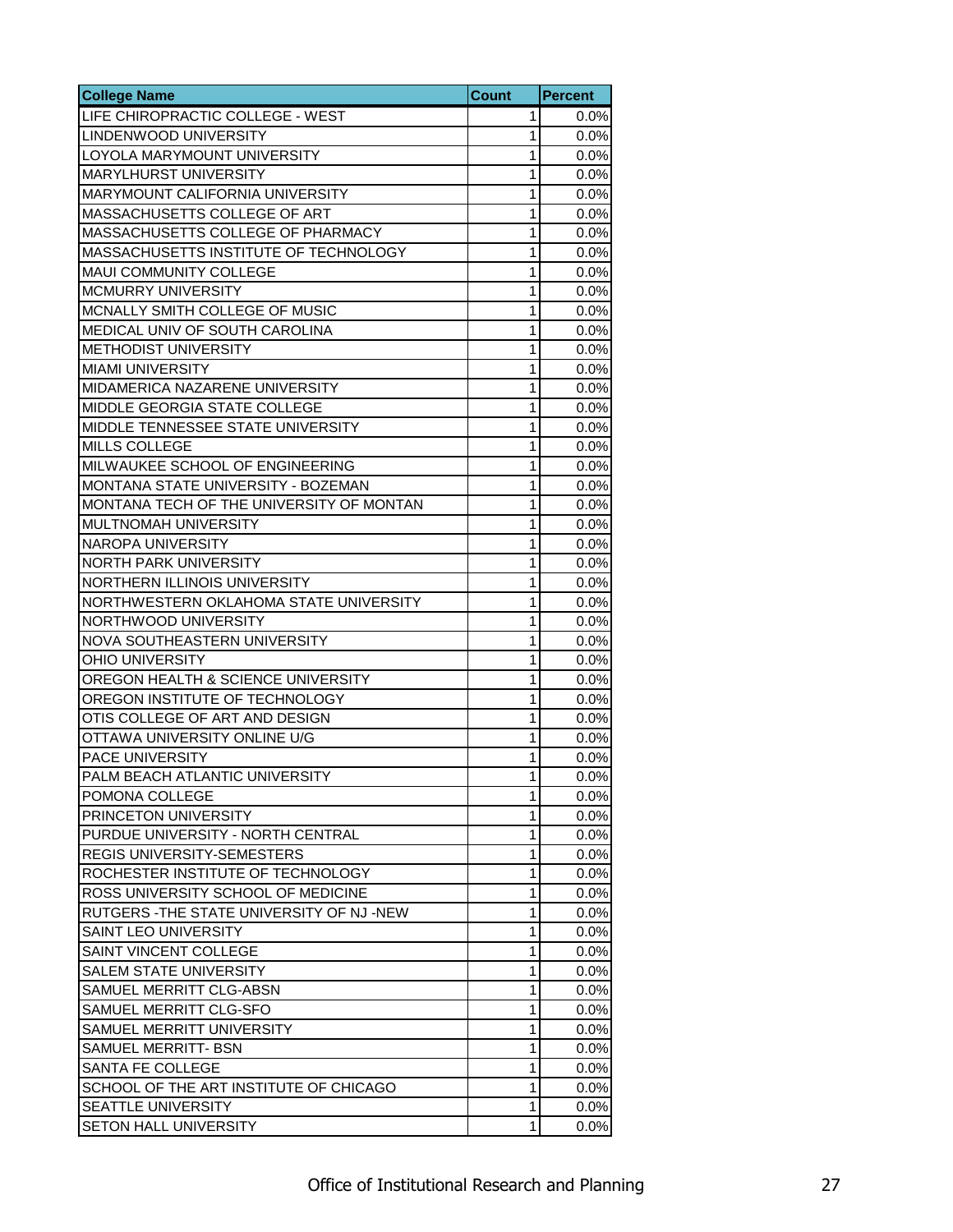| <b>College Name</b>                     | <b>Count</b> | <b>Percent</b> |
|-----------------------------------------|--------------|----------------|
| SIENA COLLEGE                           | 1            | 0.0%           |
| SIENA HEIGHTS UNIV-UNDERGRADS           | 1            | 0.0%           |
| SLIPPERY ROCK UNIVERSITY                | 1            | 0.0%           |
| SMITH COLLEGE                           | 1            | 0.0%           |
| SOUTH TEXAS COLLEGE                     | 1            | 0.0%           |
| SOUTHERN OREGON UNIVERSITY              | 1            | 0.0%           |
| SOUTHWEST MINNESOTA STATE UNIVERSITY    | 1            | 0.0%           |
| ST AMBROSE UNIVERSITY                   | 1            | 0.0%           |
| ST CATHARINE COLLEGE                    | 1            | 0.0%           |
| ST MARY'S COLLEGE OF CALIFORNIA         | 1            | 0.0%           |
| ST PETERSBURG COLLEGE                   | 1            | 0.0%           |
| ST. CATHERINE UNIVERSITY                | 1            | 0.0%           |
| STANFORD UNIVERSITY                     | 1            | 0.0%           |
| STRAYER UNIVERSITY-WASHINGTON           | 1            | 0.0%           |
| SUNY COLLEGE - BROCKPORT                | 1            | 0.0%           |
| SUNY COLLEGE OF TECHNOLOGY @ DELHI      | 1            | 0.0%           |
| SUNY FASHION INSTITUTE OF TECHNOLOGY    | 1            | 0.0%           |
| <b>SWARTHMORE COLLEGE</b>               | 1            | 0.0%           |
| <b>SYRACUSE UNIVERSITY</b>              | 1            | 0.0%           |
| <b>TEMPLE UNIVERSITY</b>                | 1            | 0.0%           |
| TEXAS A&M UNIVERSITY - CORPUS CHRISTI   | 1            | 0.0%           |
| TEXAS A&M UNIVERSITY - GALVESTON        | 1            | 0.0%           |
| TEXAS TECH UNIVERSITY, LUBBOCK          | 1            | 0.0%           |
| TEXAS WOMAN'S UNIVERSITY                | 1            | 0.0%           |
| THE EVERGREEN STATE COLLEGE             | 1            | 0.0%           |
| THE SAGE COLLEGES                       | 1            | 0.0%           |
| THOMAS EDISON STATE COLLEGE             | 1            | 0.0%           |
| <b>TOURO COLLEGE</b>                    | 1            | 0.0%           |
| TOURO COLLEGE - HEALTH & SCIENCE CENTER | 1            | 0.0%           |
| TRINITY COLLEGE                         | 1            | 0.0%           |
| TROCAIRE COLLEGE                        | 1            | 0.0%           |
| <b>TUFTS UNIVERSITY</b>                 | 1            | 0.0%           |
| UNIVERSIDAD DEL ESTE                    | 1            | 0.0%           |
| UNIVERSITY OF ALASKA - FAIRBANKS        | 1            | 0.0%           |
| UNIVERSITY OF ALASKA - SOUTHEAST        | $\mathbf{1}$ | 0.0%           |
| UNIVERSITY OF ARKANSAS AT FAYETTEVILLE  | 1            | 0.0%           |
| UNIVERSITY OF CALIFORNIA-SAN FRANCISCO  | 1            | 0.0%           |
| UNIVERSITY OF CENTRAL ARKANSAS          | 1            | 0.0%           |
| UNIVERSITY OF CHICAGO                   | 1            | 0.0%           |
| UNIVERSITY OF CINCINNATI                | 1            | 0.0%           |
| UNIVERSITY OF HARTFORD                  | 1            | 0.0%           |
| UNIVERSITY OF HAWAII AT WEST OAHU       | 1            | 0.0%           |
| UNIVERSITY OF HOUSTON                   | 1            | $0.0\%$        |
| UNIVERSITY OF ILLINOIS @ URBANA         | 1            | 0.0%           |
| UNIVERSITY OF IOWA                      | 1            | 0.0%           |
| UNIVERSITY OF KANSAS                    | 1            | 0.0%           |
| UNIVERSITY OF LA VERNE CAPA             | 1            | 0.0%           |
| UNIVERSITY OF LOUISIANA LAFAYETTE       | 1            | 0.0%           |
| UNIVERSITY OF LOUISVILLE                | 1            | 0.0%           |
| UNIVERSITY OF MASSACHUSETTS LOWELL      | 1            | 0.0%           |
| UNIVERSITY OF MINNESOTA - CROOKSTON     | 1            | 0.0%           |
| UNIVERSITY OF MISSISSIPPI               | 1            | 0.0%           |
| UNIVERSITY OF MISSOURI-ST LOUIS         | 1            | 0.0%           |